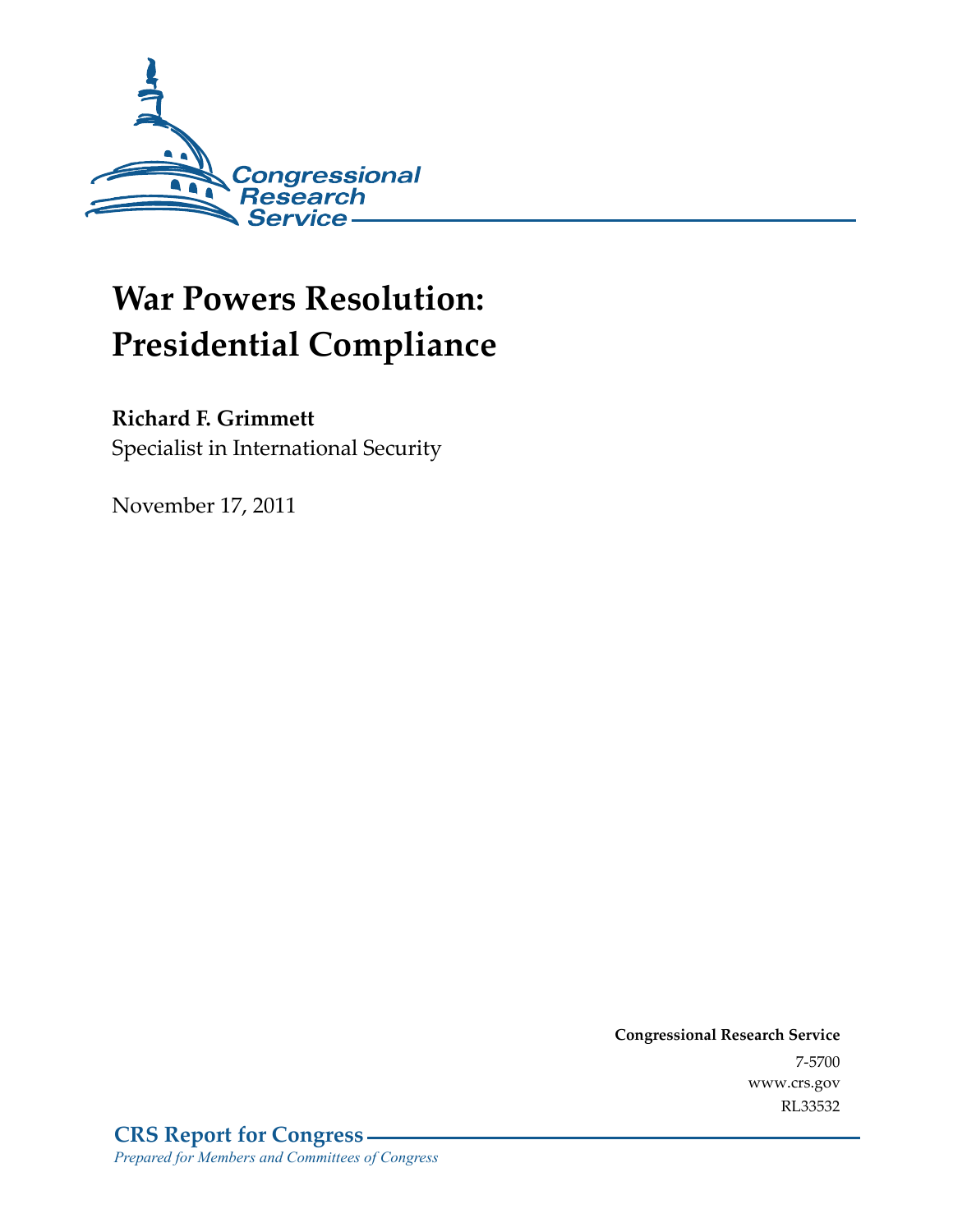#### **Summary**

Two separate but closely related issues confront Congress each time the President introduces Armed Forces into a situation abroad that conceivably could lead to their involvement in hostilities. One issue concerns the division of war powers between the President and Congress, whether the use of Armed Forces falls within the purview of the congressional power to declare war and the War Powers Resolution (WPR). The other issue is whether or not Congress concurs in the wisdom of the action. This report does not deal with the substantive merits of using Armed Forces in specific cases, but rather with congressional authorization for military action, and the application and effectiveness of the WPR. The purpose of the WPR (P.L. 93-148, passed over President Nixon's veto on November 7, 1973) is to ensure that Congress and the President share in making decisions that may get the United States involved in hostilities. Compliance becomes an issue whenever the President introduces U.S. forces abroad in situations that might be construed as hostilities or imminent hostilities. Criteria for compliance include prior consultation with Congress, fulfillment of the reporting requirements, and congressional authorization. If the President has not complied fully, the issue becomes what action Congress should take to bring about compliance or to influence U.S. policy. A related issue has been congressional authorization of U.N. peacekeeping or other U.N.-sponsored actions.

For over three decades, war powers and the War Powers Resolution have been an issue in U.S. military actions in Asia, the Middle East, Africa, Central America, and Europe. Presidents have submitted 132 reports to Congress as a result of the War Powers Resolution, although only one (the Mayaguez situation) cited Section  $4(a)(1)$  or specifically stated that forces had been introduced into hostilities or imminent hostilities. Congress invoked the WPR in the Multinational Force in Lebanon Resolution (P.L. 98-119), which authorized the Marines to remain in Lebanon for 18 months. In addition, P.L. 102-1, enacted in January 1991, authorizing the use of U.S. Armed Forces in response to Iraqi aggression against Kuwait, stated that it constituted specific statutory authorization within the meaning of the WPR. On November 9, 1993, the House used a section of the WPR to state that U.S. forces should be withdrawn from Somalia by March 31, 1994; Congress had already taken this action in appropriations legislation. War powers have been at issue in former Yugoslavia/Bosnia/Kosovo, Iraq, and Haiti. Authorizing military actions in response to the terrorist attacks against the United States of September 11, 2001, through P.L. 107-40 directly involved war powers. The continued use of force to obtain Iraqi compliance with U.N. resolutions remained a war powers issue from the end of the Gulf War on February 28, 1991, until the enactment of P.L. 107-243 in October 2002, which explicitly authorized the President to use force against Iraq, an authority he exercised in March 2003, and continues to exercise for military operations in Iraq. Most recently, issues associated with presidential compliance with the War Powers Resolution have arisen over his use of U.S. military forces to support a U.N. sanctioned "no-fly zone" in Libya, without obtaining congressional authorization for such action.

Debate continues on whether using the War Powers Resolution is effective as a means of assuring congressional participation in decisions that might get the United States involved in a significant military conflict. Proposals have been made to modify or repeal the resolution. None have been enacted to date. This report will be updated as events warrant.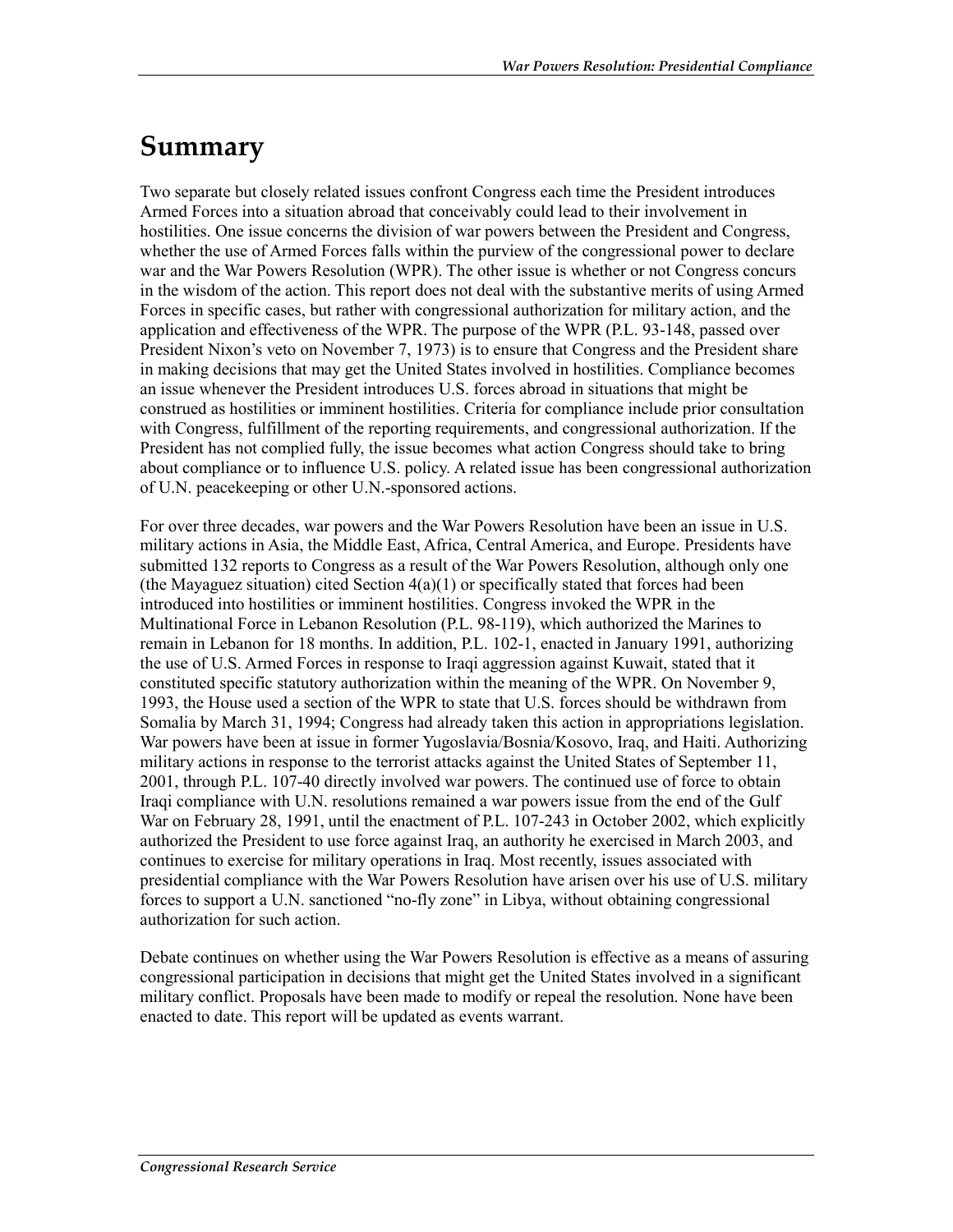## Contents

#### Contacts

|--|--|--|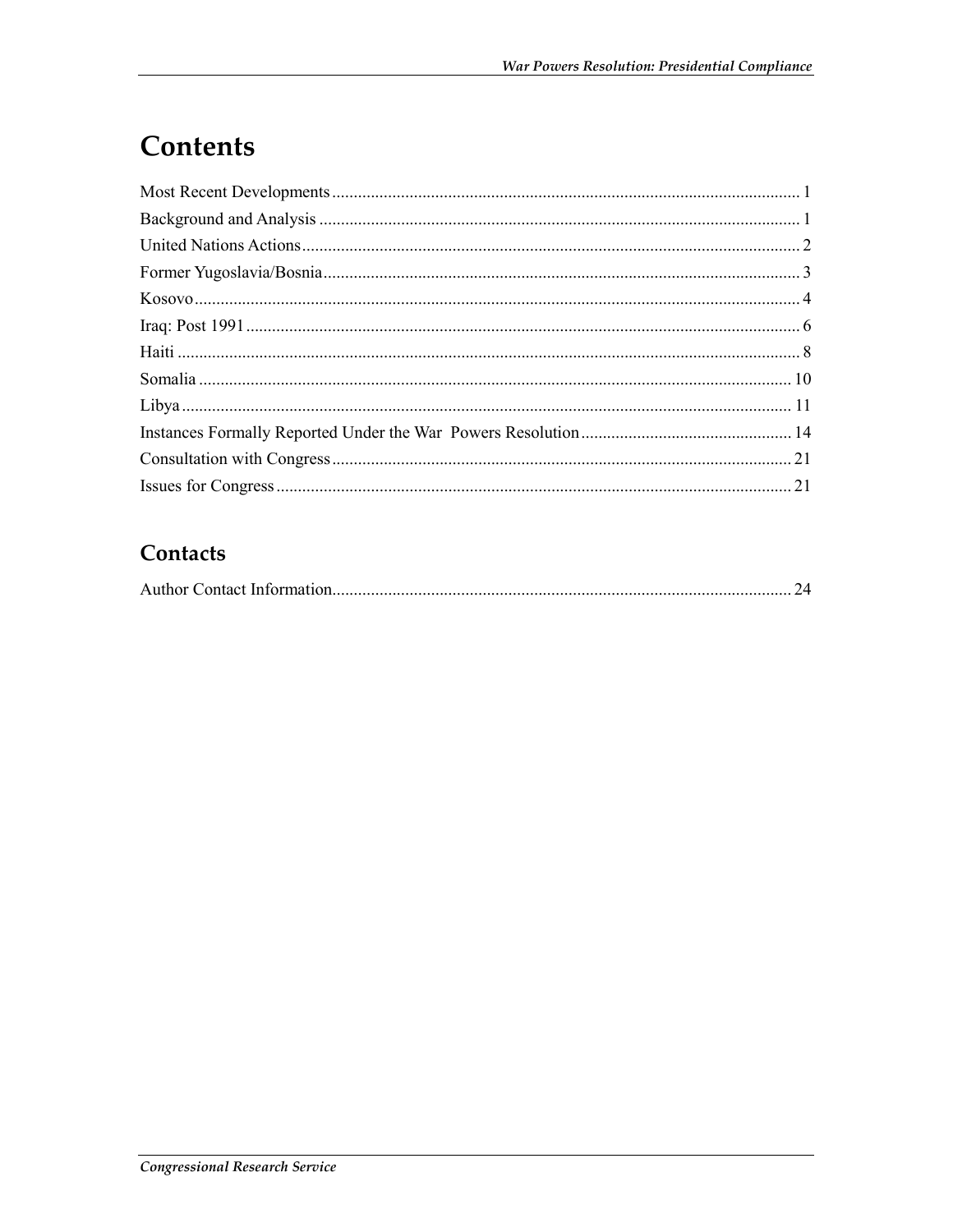#### **Most Recent Developments**

On October 14, 2011, the President submitted to Congress, "consistent with the War Powers Resolution," a report stating that "he had authorized a small number of combat-equipped U.S. forces to deploy to central Africa to provide assistance to regional forces that are working toward the removal of Joseph Kony," leader of the Lord's Resistance Army (LRA), from the battlefield. For over two decades the LRA has murdered, kidnapped, and raped tens of thousands of men, women, and children throughout central Africa, and has continued to commit atrocities in South Sudan, the Democratic Republic of the Congo, and the Central African Republic. The U.S. Armed Forces, the President noted, would be a "significant contribution toward counter-LRA efforts in central Africa." The President stated that on "October 12, 2011, the initial team of U.S. military personnel with appropriate combat equipment deployed to Uganda." In the "next month, additional forces will deploy, including a second combat-equipped team and associated headquarters, communications, and logistics personnel."

The President further stated that the "total number of U.S. military personnel deploying for this mission is approximately 100. These forces will act as advisors to partner forces that have the goals of removing from the battlefield Joseph Kony and other senior leadership of the LRA." U.S. forces "will provide information, advice, and assistance to select partner nation forces." With the approval of the respective host nations, "elements of these U.S. forces will deploy into Uganda, South Sudan, the Central African Republic, and the Democratic Republic of the Congo. The support provided by U.S. forces will enhance regional efforts against the LRA." The President emphasized that even though the "U.S. forces are combat-equipped, they will only be providing information, advice, and assistance to partner nation forces, and they will not themselves engage LRA forces unless necessary for self-defense. All appropriate precautions have been taken to ensure the safety of U.S. military personnel during their deployment." The President took note in his report that Congress had previously "expressed support for increased, comprehensive U.S. efforts to help mitigate and eliminate the threat posed by the LRA to civilians and regional stability" through the passage of the Lord's Resistance Army Disarmament and Northern Uganda Recovery Act of 2009, P.L. 111-172, enacted May 24, 2010.

### **Background and Analysis**

Under the Constitution, war powers are divided. Congress has the power to declare war and raise and support the Armed Forces (Article I, Section 8), while the President is Commander in Chief (Article II, Section 2). It is generally agreed that the Commander in Chief role gives the President power to repel attacks against the United States and makes him responsible for leading the Armed Forces. During the Korean and Vietnam wars, the United States found itself involved for many years in undeclared wars. Many Members of Congress became concerned with the erosion of congressional authority to decide when the United States should become involved in a war or the use of Armed Forces that might lead to war. On November 7, 1973, Congress passed the War Powers Resolution (P.L. 93-148) over the veto of President Nixon.

The War Powers Resolution (WPR) states that the President's powers as Commander in Chief to introduce U.S. forces into hostilities or imminent hostilities are exercised only pursuant to (1) a declaration of war; (2) specific statutory authorization; or (3) a national emergency created by an attack on the United States or its forces. It requires the President in every possible instance to consult with Congress before introducing American Armed Forces into hostilities or imminent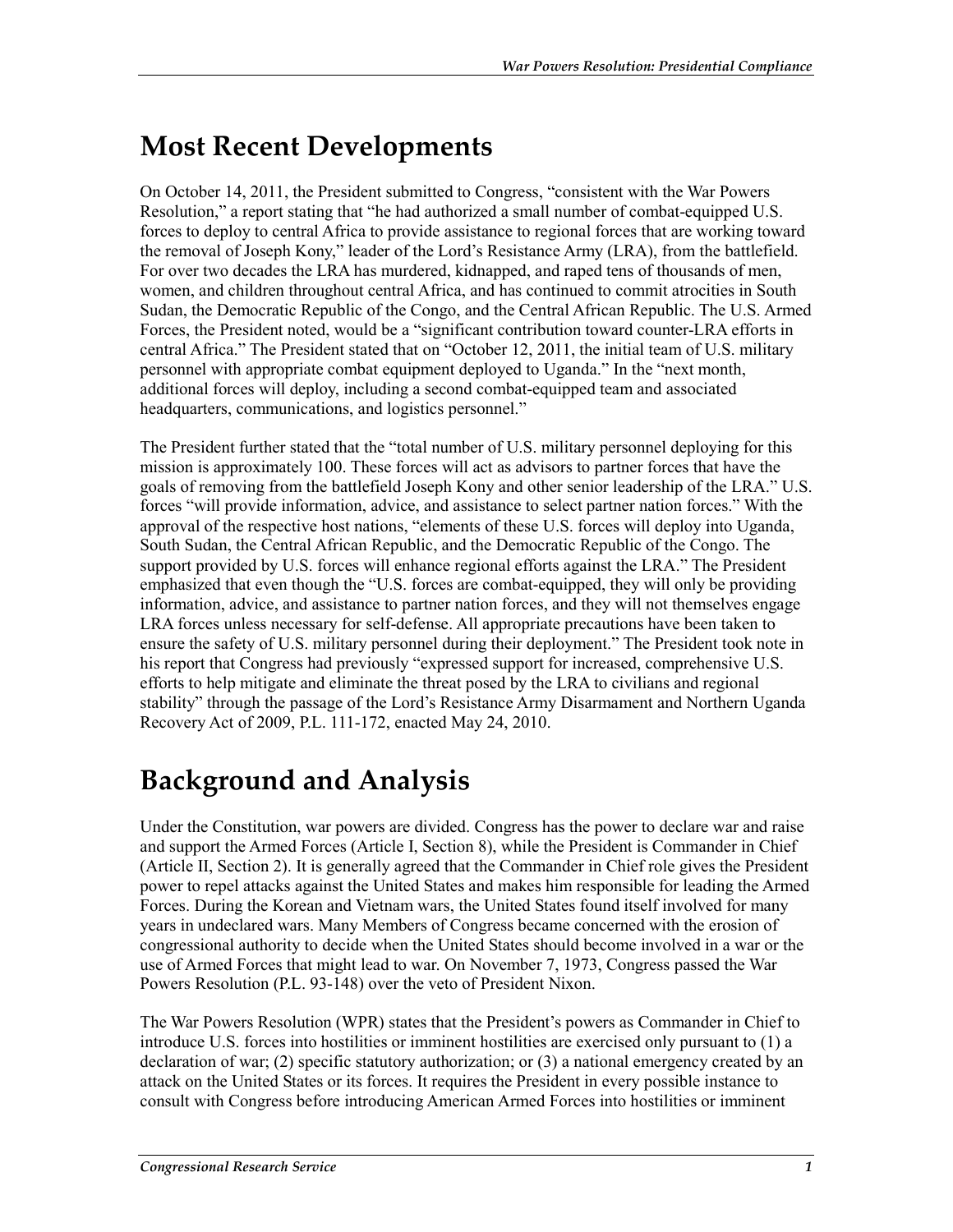hostilities unless there has been a declaration of war or other specific congressional authorization. It also requires the President to report to Congress any introduction of forces into hostilities or imminent hostilities, Section  $4(a)(1)$ ; into foreign territory while equipped for combat, Section  $4(a)(2)$ ; or in numbers which substantially enlarge U.S. forces equipped for combat already in a foreign nation, Section  $4(a)(3)$ . Once a report is submitted "or required to be submitted" under Section 4(a)(1), Congress must authorize the use of forces within 60 to 90 days or the forces must be withdrawn. (For detailed background, see CRS Report R41199, *The War Powers Resolution: After Thirty-Six Years*, by Richard F. Grimmett, and CRS Report RL31133, *Declarations of War and Authorizations for the Use of Military Force: Historical Background and Legal Implications*, by Jennifer K. Elsea and Richard F. Grimmett.) It is important to note that since the War Powers Resolution's enactment over President Nixon's veto in 1973, every President has taken the position that it is an unconstitutional infringement by the Congress on the President's authority as Commander in Chief. The courts have not directly addressed this question.

### **United Nations Actions**

U.N. Security Council resolutions provide authority for U.S. action under international law. Whether congressional authorization is required under domestic law depends on the types of U.N. action and is governed by the Constitution and the U.N. Participation Act (P.L. 79-264, as amended), as well as by the War Powers Resolution. Section 8(b) of the War Powers Resolution exempts only participation in headquarters operations of joint military commands established prior to 1973.

For armed actions under Articles 42 and 43 of the U.N. Charter, Section 6 of the U.N. Participation Act authorizes the President to negotiate special agreements with the Security Council, subject to the approval of Congress, providing for the numbers and types of Armed Forces and facilities to be made available to the Security Council. Once the agreements have been concluded, further congressional authorization is not necessary, but no such agreements have been concluded. Some Members have sought to encourage negotiation of military agreements under Article 43 of the U.N. Charter. Questions include whether congressional approval is required only for an initial agreement on providing peacekeeping forces in general, or for each agreement to provide forces in specific situations, and how such approvals would relate to the War Powers Resolution.

Section 7 of the U.N. Participation Act authorizes the detail of up to 1,000 personnel to serve in any noncombatant capacity for certain U.N. peaceful settlement activities. The United States has provided personnel to several U.N. peacekeeping missions, such as observers to the U.N. Truce Supervision Organization in Palestine. In these instances, controversy over the need for congressional authorization has not occurred because the action appeared to fall within the authorization in Section 7 of the Participation Act. Controversy has arisen when forces have been deployed in larger numbers or as possible combatants.

In the  $103<sup>rd</sup>$  Congress, Members used several vehicles in seeking some control over future peacekeeping actions wherever they might occur. Both the Defense Appropriations Act for FY1994, P.L. 103-139 (Section 8153), and for FY1995, P.L. 103-335 (Section 8103), stated the sense of Congress that funds should not be used for U.N. peacekeeping or peace enforcement operations unless the President consulted with Congress at least 15 days in advance whenever possible. Section 1502 of the Defense Authorization for FY1994, P.L. 103-160, required the President to submit by April 1, 1994, a report on multinational peacekeeping including the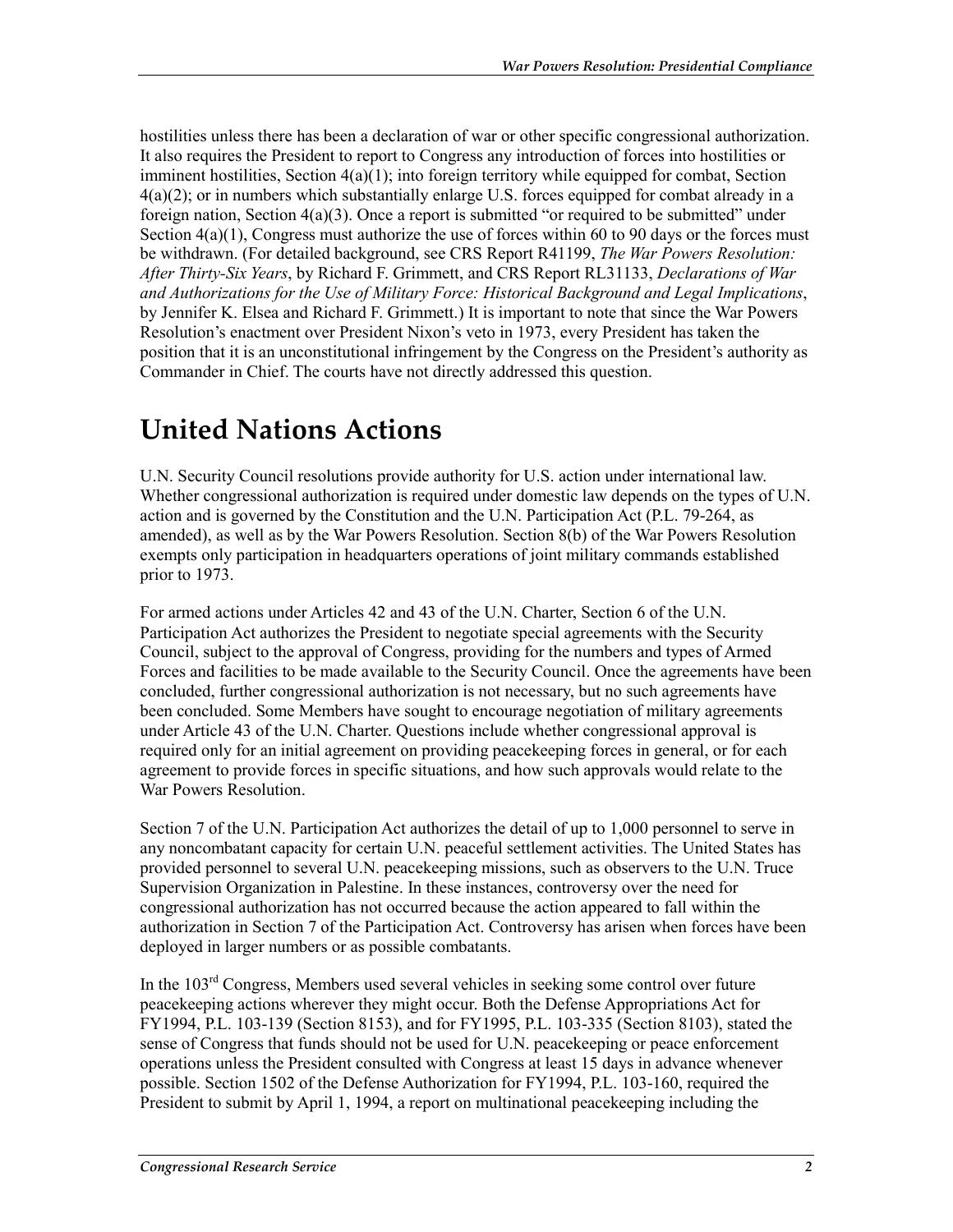requirement of congressional approval for participation and the applicability of the War Powers Resolution and the U.N. Participation Act.

Along similar lines, the conference report accompanying the Department of State Appropriations Act for FY1994, H.R. 2519 (P.L. 103-121, signed October 27, 1993), called for the Secretary of State to notify both Appropriations Committees 15 days in advance, where practicable, of a vote by the U.N. Security Council to establish any new or expanded peacekeeping mission. The Foreign Relations Authorization Act, P.L. 103-236, signed April 30, 1994, established new requirements for consultation with Congress on U.S. participation in U.N. peacekeeping operations. Section 407 required monthly consultations on the status of peacekeeping operations and advance reports on resolutions that would authorize a new U.N. peacekeeping operation. It also required 15 days' advance notice of any U.S. assistance to support U.N. peacekeeping operations and a quarterly report on all assistance that had been provided to the U.N. for peacekeeping operations. To permit presidential flexibility, conferees explained, the quarterly report need not include temporary duty assignments of U.S. personnel in support of peacekeeping operations of less than 20 personnel in any one case.

The following discussion provides background on major cases of U.S. military involvement in overseas operations in recent years that have raised War Powers questions.

#### **Former Yugoslavia/Bosnia**

The issue of war powers and whether congressional authorization is necessary for U.S. participation in U.N. action was also raised by efforts to halt fighting in the former territory of Yugoslavia, particularly in Bosnia. The United States participated without congressional authorization in airlifts into Sarajevo, naval monitoring of sanctions, aerial enforcement of a "nofly zone," and aerial enforcement of safe havens.

Because some of the U.S. action has been taken within a NATO framework, action in Bosnia has raised the broader issue of whether action under NATO is exempt from the requirements of the War Powers Resolution or its standard for the exercise of war powers under the Constitution. Article 11 of the North Atlantic Treaty states that its provisions are to be carried out by the parties "in accordance with their respective constitutional processes," implying some role for Congress in the event of war. Section 8(a) of the War Powers Resolution states that authority to introduce U.S. forces into hostilities is not to be inferred from any treaty, ratified before or after 1973, unless implementing legislation specifically authorizes such introduction and says it is intended to constitute an authorization within the meaning of the War Powers Resolution. Section 8(b) states that nothing in the Resolution should be construed to require further authorization for U.S. participation in the headquarters operations of military commands established before 1973, such as NATO headquarters operations.

On August 13, 1992, the U.N. Security Council adopted Resolution 770 calling on all nations to take "all measures necessary" to facilitate the delivery of humanitarian assistance to Sarajevo. On August 11, 1992, the Senate passed S.Res. 330 urging the President to work for such a resolution and pledging funds for participation, but saying that no U.S. military personnel should be introduced into hostilities without clearly defined objectives. On the same day, the House passed H.Res. 554 urging the Security Council to authorize measures, including the use of force, to ensure humanitarian relief. Thus, both chambers of Congress supported action but not by legislation authorizing the use of U.S. forces. For details of congressional actions relating to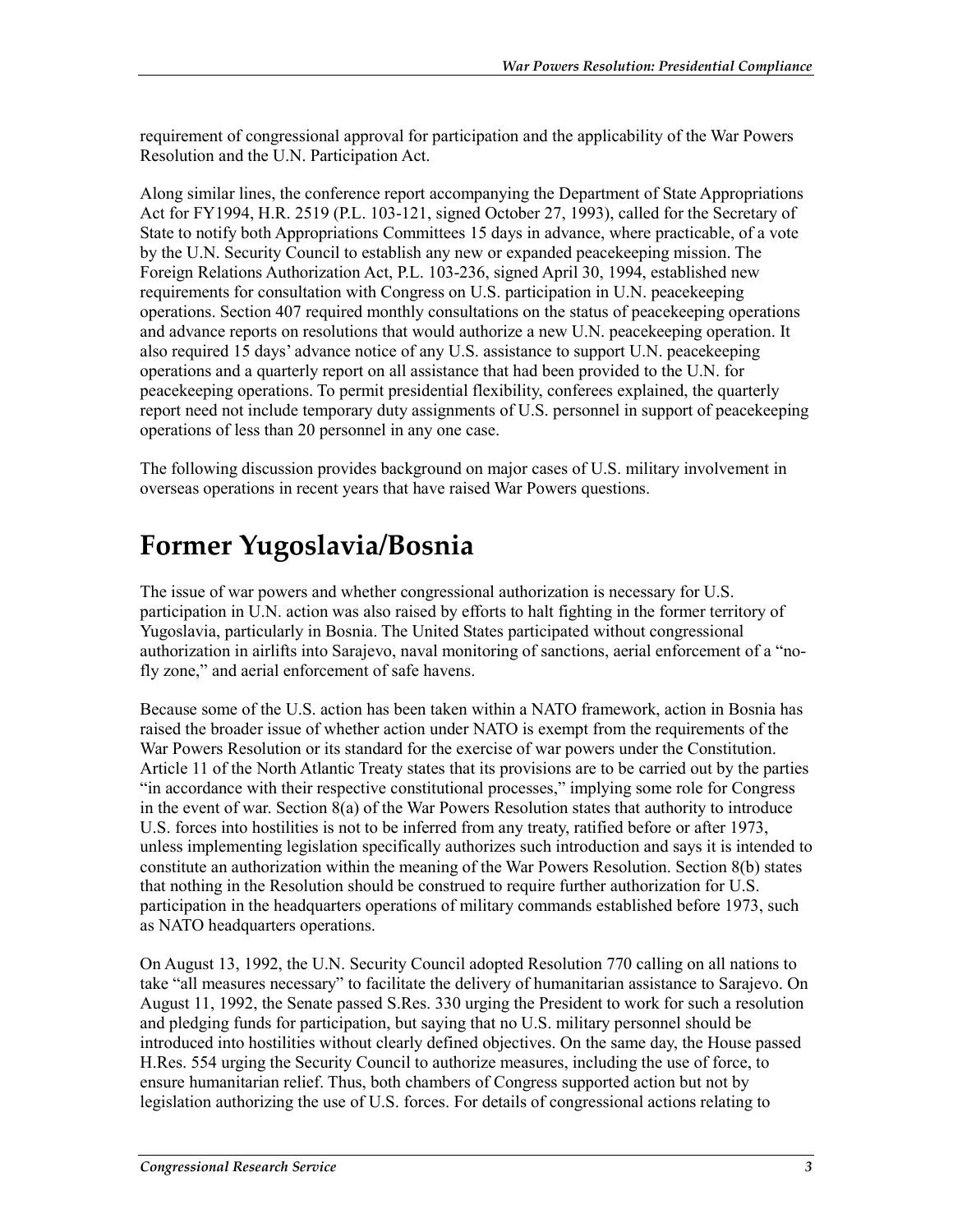Bosnia from 1993 through 1995, see CRS Report R41199, *The War Powers Resolution: After Thirty-Six Years*, by Richard F. Grimmett.

In late 1995, the issue of war powers and Bosnia was raised again as President Clinton sent more than 20,000 American combat troops to Bosnia as part of a NATO-led peacekeeping force. In December 1995, Congress considered and voted on a number of bills and resolutions, but the House and Senate could not come to consensus on any single measure. Subsequently, President Clinton in December 1996 agreed to provide up to 8,500 ground troops to participate in a NATOled follow-on force in Bosnia termed the Stabilization Force (SFOR). On March 18, 1998, the House defeated by a vote of 193-225, H.Con.Res. 227, a resolution directing the President, pursuant to Section 5(c) of the War Powers Resolution, to remove United States Armed Forces from the Republic of Bosnia and Herzegovina (H.Rept. 105-442). (For additional information, see CRS Report RL32392, *Bosnia and Herzegovina: Issues for U.S. Policy*, by Steven Woehrel; CRS Report RL32282, *Bosnia and Kosovo: U.S. Military Operations*, by Steve Bowman; and CRS Report R41199, *The War Powers Resolution: After Thirty-Six Years*, by Richard F. Grimmett.)

### **Kosovo**

The issue of presidential authority to deploy forces in the absence of congressional authorization, under the War Powers Resolution, or otherwise, became an issue of significant controversy in late March 1999 when President Clinton ordered U.S. military forces to participate in a NATO-led military operation in Kosovo. This action has become the focus of an ongoing policy debate over the purpose and scope of U.S. military involvement in Kosovo. The President's action to commit forces to the NATO Kosovo operation also led to a suit in Federal District Court for the District of Columbia by some Members of Congress seeking a judicial finding that the President was violating the War Powers Resolution and the Constitution by using military forces in Yugoslavia in the absence of authorization from the Congress.

The Kosovo controversy began in earnest when on March 26, 1999, President Clinton notified the Congress "consistent with the War Powers Resolution," that on March 24, 1999, U.S. military forces, at his direction and in coalition with NATO allies, had commenced air strikes against Yugoslavia in response to the Yugoslav government's campaign of violence and repression against the ethnic Albanian population in Kosovo. Prior to the President's action, the Senate, on March 23, 1999, had passed, by a vote of 58-41, S.Con.Res. 21, a nonbinding resolution expressing the sense of the Congress that the President was authorized to conduct "military air operations and missile strikes in cooperation with our NATO allies against the Federal Republic of Yugoslavia (Serbia and Montenegro)."

Subsequently, the House voted on a number of measures relating to U.S. participation in the NATO operation in Kosovo. On April 28, 1999, the House of Representatives passed H.R. 1569, by a vote of 249-180. This bill would prohibit the use of funds appropriated to the Defense Department from being used for the deployment of "ground elements" of the U.S. Armed Forces in the Federal Republic of Yugoslavia unless that deployment is specifically authorized by law. On that same day the House defeated H.Con.Res. 82, by a vote of 139-290. This resolution would have directed the President, pursuant to Section 5(c) of the War Powers Resolution, to remove U.S. Armed Forces from their positions in connection with the present operations against the Federal Republic of Yugoslavia. On April 28, 1999, the House also defeated H.J.Res. 44, by a vote of 2-427. This joint resolution would have declared a state of war between the United States and the "Government of the Federal Republic of Yugoslavia." The House on that same day also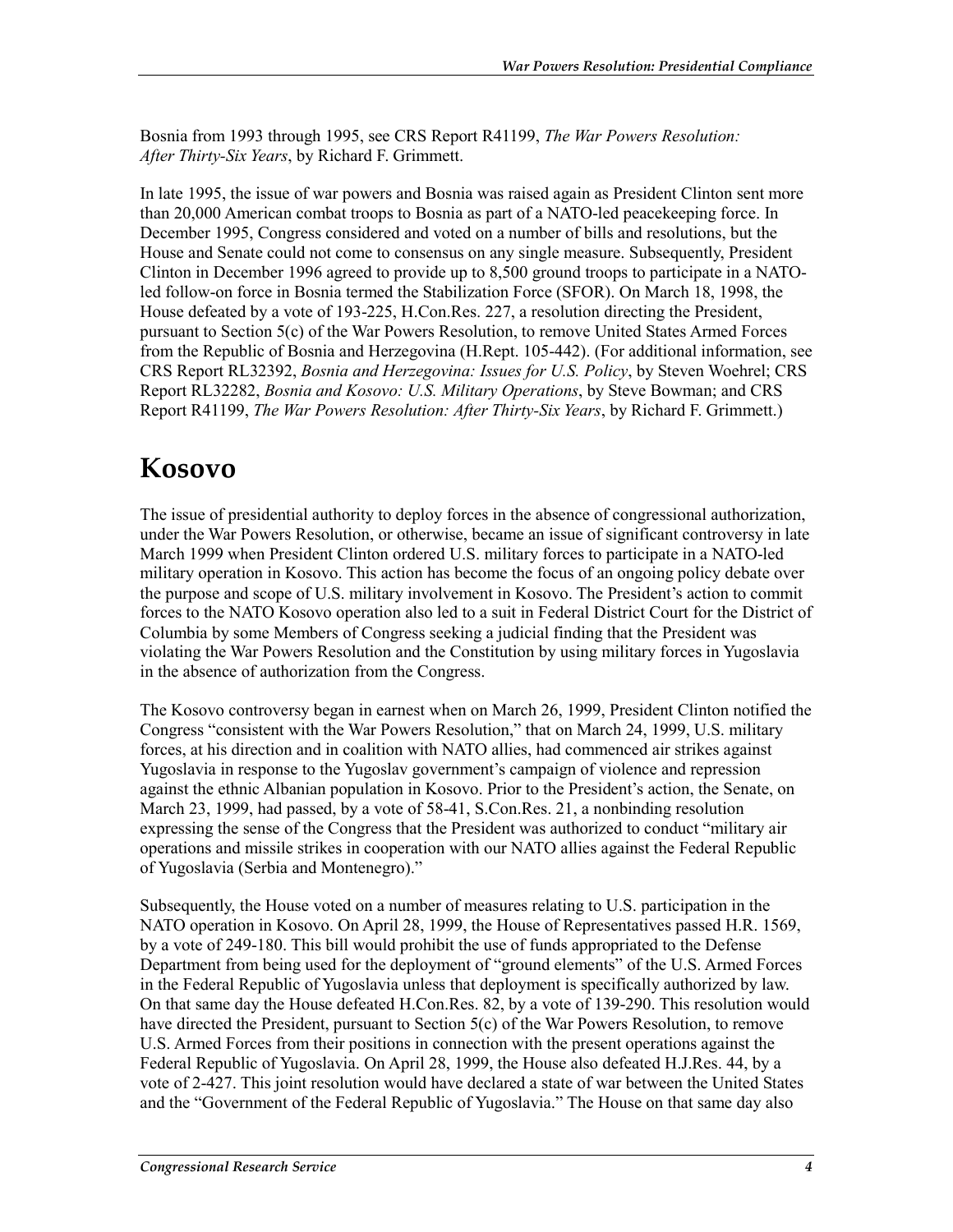defeated, on a 213-213 tie vote, S.Con.Res. 21, the Senate resolution passed on March 23, 1999, that supported military air operations and missile strikes against Yugoslavia. On April 30, 1999, Representative Tom Campbell and 17 other Members of the House filed suit in Federal District Court for the District of Columbia seeking a ruling requiring the President to obtain authorization from Congress before continuing the air war, or taking other military action against Yugoslavia.

The Senate, on May 4, 1999, by a vote of 78-22, tabled S.J.Res. 20, a joint resolution, sponsored by Senator John McCain, that would authorize the President "to use all necessary force and other means, in concert with United States allies, to accomplish United States and North Atlantic Treaty Organization objectives in the Federal Republic of Yugoslavia (Serbia and Montenegro)." The House, meanwhile, on May 6, 1999, by a vote of 117-301, defeated an amendment by Representative Istook to H.R. 1664, the FY1999 defense supplemental appropriations bill, that would have prohibited the expenditure of funds in the bill to implement any plan to use U.S. ground forces to invade Yugoslavia, except in time of war. Congress, meanwhile, on May 20, 1999, cleared for the President's signature H.R. 1141, an emergency supplemental appropriations bill for FY1999, that provided billions in funding for the existing U.S. Kosovo operation.

On May 25, 1999, the  $60<sup>th</sup>$  day had passed since the President notified Congress of his actions regarding U.S. participation in military operations in Kosovo. Representative Campbell, and those who joined his suit, noted to the Federal Court that this was a clear violation of the language of the War Powers Resolution stipulating a withdrawal of U.S. forces from the area of hostilities occur after 60 days in the absence of congressional authorization to continue, or a presidential request to Congress for an extra 30-day period to safely withdraw. The President did not seek such a 30-day extension, noting instead that the War Powers Resolution is constitutionally defective. On June 8, 1999, Federal District Judge Paul L. Friedman dismissed the suit of Representative Campbell and others that sought to have the court rule that President Clinton was in violation of the War Powers Resolution and the Constitution by conducting military activities in Yugoslavia without having received prior authorization from Congress. The judge ruled that Representative Campbell and others lacked legal standing to bring the suit (*Campbell v. Clinton*, 52 F. Supp. 2d 34 (D.D.C. 1999)). Representative Campbell appealed the ruling on June 24, 1999, to the U.S. Court of Appeals for the District of Columbia. The appeals court agreed to hear the case. On February 18, 2000, the appeals court affirmed the opinion of the District Court that Representative Campbell and his co-plaintiffs lacked standing to sue the President. (Campbell v. Clinton, 203 F.3d 19 (D.C. Cir. 2000)). On May 18, 2000, Representative Campbell and 30 other Members of Congress appealed this decision to the United States Supreme Court. On October 2, 2000, the United States Supreme Court, without comment, refused to hear the appeal of Representative Campbell thereby letting stand the holding of the U.S. Court of Appeals. (Campbell v. Clinton, *cert. denied*, 531U.S. 815 October 2, 2000). On May 18, 2000, the Senate defeated by, a vote of 47-53, an amendment to S. 2521, the Senate's version of the Military Construction Appropriations Act, FY2001, that would have, among other things, terminated funding for the continued deployment of U.S. ground combat troops in Kosovo after July 1, 2001, unless the President sought and received congressional authorization to keep U.S. troops in Kosovo. (For detailed discussion of major issues, see CRS Report RL31053, *Kosovo and U.S. Policy: Background to Independence*, by Julie Kim and Steven Woehrel, and CRS Report RL30352, *War Powers Litigation Initiated by Members of Congress Since the Enactment of the War Powers Resolution*, by Michael John Garcia.)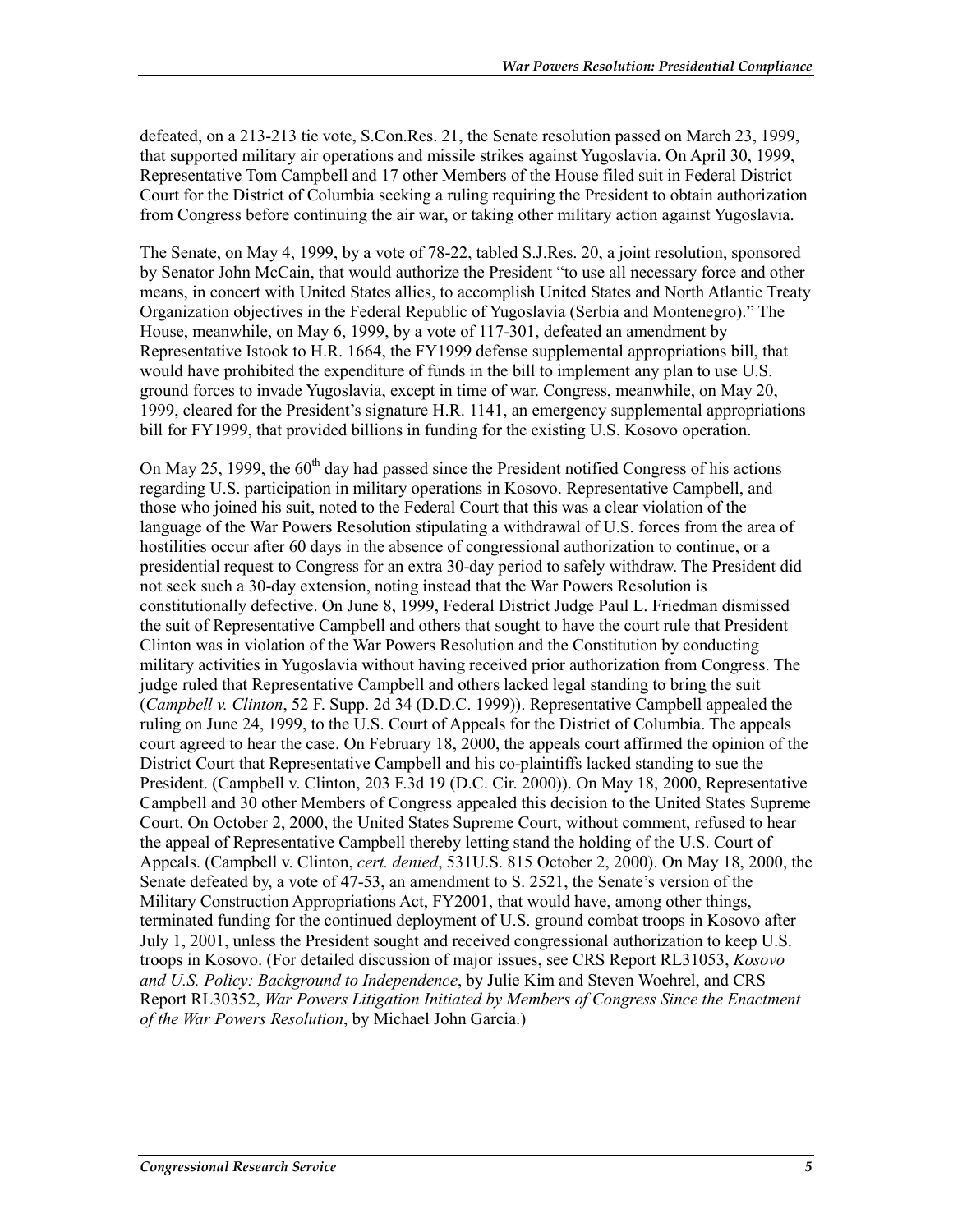### **Iraq: Post 1991**

During the week of October 3, 1994, Iraq began sending two additional divisions to join regular forces in southern Iraq, close to the border of Kuwait. On October 8, President Clinton responded by sending about 30,000 additional U.S. forces and additional combat planes to join the forces already in the Gulf area. He said the United States would honor its commitment to defend Kuwait and enforce U.N. resolutions on Iraq. Congress recessed on October 8 until November 29, 1994, so it did not discuss the issue of congressional authorization. On October 28, President Clinton reported to Congress that by October 15 there were clear indications that Iraq had redeployed its forces to their original location. On November 7, the Defense Department announced 7,000 of the U.S. forces would be withdrawn before Christmas.

Earlier, three continuing situations in Iraq since the end of Desert Storm brought about the use of U.S. forces and thus raised war powers issues. The first situation resulted from the Iraqi government's repression of Kurdish and Shiite groups. U.N. Security Council Resolution 688 of April 5, 1991, condemned the repression of the Iraqi civilian population and appealed for contributions to humanitarian relief efforts. The second situation stemmed from the U.N. ceasefire resolution of April 3, 1991, Security Council Resolution 687, which called for Iraq to accept the destruction or removal of chemical and biological weapons, and international control of its nuclear materials.

The third situation was related to both of the earlier ones. On August 26, 1992, the United States, Britain, and France began a "no-fly" zone, banning Iraqi fixed wing and helicopter flights south of the 32<sup>nd</sup> parallel and creating a limited security zone in the south, where Shiite groups are concentrated. After violations of the no-fly zones and various other actions by Iraq, on January 13, 1993, the outgoing Bush Administration announced that aircraft from the United States and coalition partners had attacked missile bases in southern Iraq and that the United States was deploying a battalion task force to Kuwait to underline the United States' continuing commitment to Kuwait's independence. On January 6, 1993, the United States gave Iraq an ultimatum to remove newly deployed missiles in the no-fly zone. On January 19, 1993, President George H. W. Bush reported to Congress that U.S. aircraft on December 27, 1992, had shot down an Iraqi aircraft that had entered the no-fly zone and had undertaken further military actions on January 13, 17, and 18.

President Clinton said on January 21, 1993, that the United States would adhere to the policy toward Iraq set by the former Bush Administration, and on January 22, 23, April 9 and 18, June 19, and August 19, 1993, U.S. aircraft fired at targets in Iraq after pilots detected Iraqi radar or anti-aircraft fire directed at them. A number of such incidents occurred while planes patrolled the no-fly zone. On June 6, 1994, President Clinton reported that over the previous two years, the northern no-fly zone had deterred Iraq from a military offensive in the northern zone. Iraqi forces had responded to the no-fly zone in the south, he reported, by continuing to use land-based artillery to shell marsh villages. In addition, Iraq was conducting a large search and destroy operation and razing and burning marsh villages, in violation of U.N. Security Council Resolution 688. Until Iraq fully complied with all relevant U.N. Security Council resolutions, he reported, the United States would maintain sanctions and other measures designed to achieve compliance.

A war powers issue for years was whether the use of U.S. force in Iraq in the period after the early 1991 Desert Storm conflict had been authorized by Congress. P.L. 102-1 authorized the President to use U.S. Armed Forces pursuant to U.N. Security Council Resolution 678 to achieve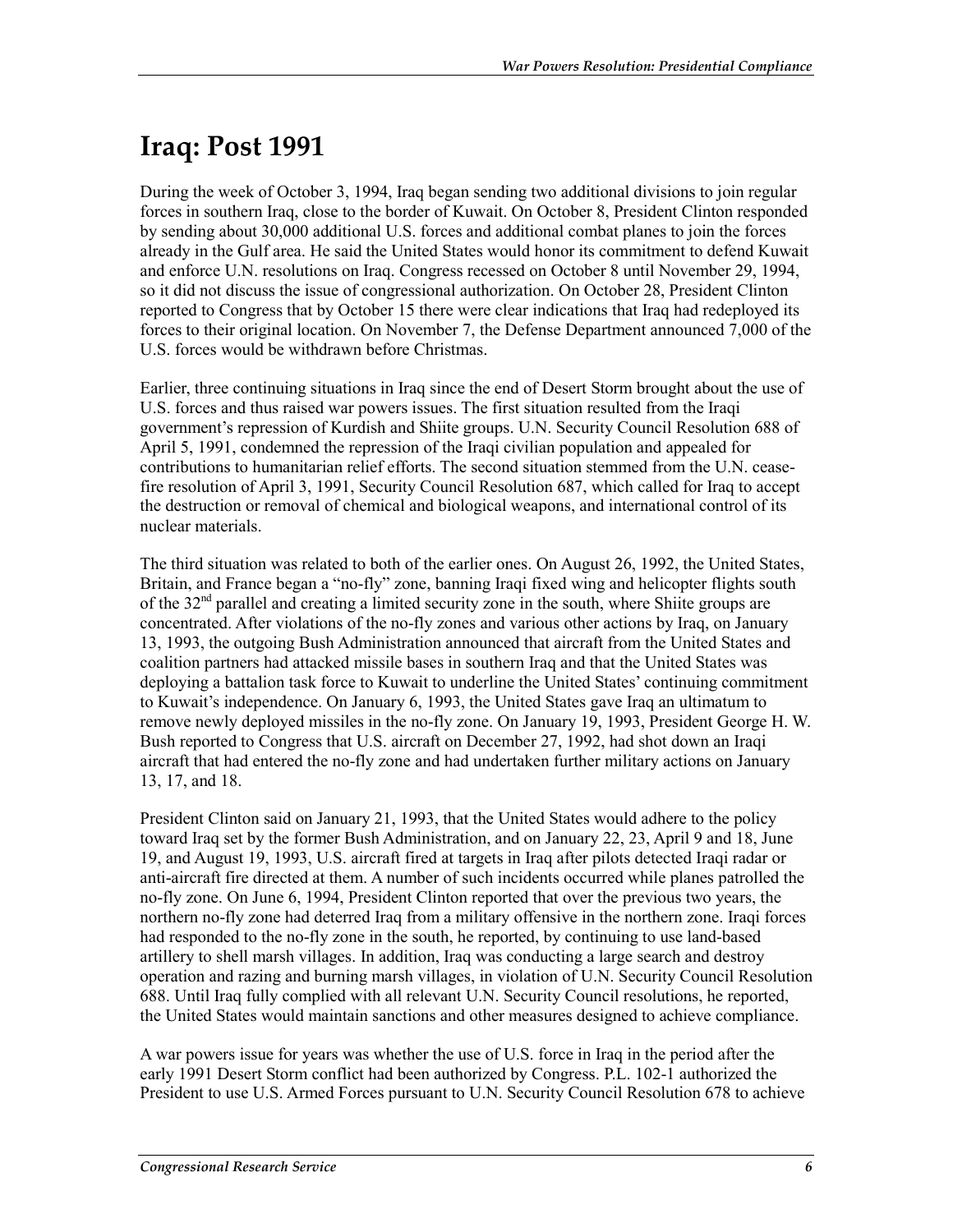implementation of previous Security Council Resolutions; Security Council Resolution 687 was adopted after this. On August 2, 1991, the Senate adopted an amendment to the Defense Authorization bill for FY1992 supporting the use of all necessary means to achieve the goals of Resolution 687. Senator Dole said the amendment was not intended to authorize the use of force by the President, and that in his view in the current circumstances the President required no specific authorization from Congress. As enacted, Section 1095 of P.L. 102-190 states the sense of Congress that it supports the use of all necessary means to achieve the goals of Security Council Resolution 687 as being consistent with the Authorization for Use of Military Force Against Iraq Resolution. The bill (Section 1096) also included an amendment by Senator Pell supporting the use of all necessary means to protect Iraq's Kurdish minority, consistent with relevant U.N. resolutions and authorities contained in P.L. 102-1.

In addition to these continuing situations, on June 28, 1993, President Clinton reported to Congress that on June 26, U.S. naval forces had launched a Tomahawk cruise missile strike on the Iraqi Intelligence Service's main command and control complex in Baghdad and that the military action was completed. He said the Iraqi Intelligence Service had planned the failed attempt to assassinate former President Bush during his visit to Kuwait in April 1993. On September 5, 1996, President Clinton reported to Congress on U.S. military actions in Iraq to obtain compliance with U.N. Security Council Resolutions, especially in light of attacks by Iraqi military forces against the Kurdish-controlled city of Irbil. U.S. actions ordered by the President included extending the no-fly zone in southern Iraq from 32 to 33 degrees north latitude, and cruise missile attacks from B-52H bombers and ships in the USS Carl Vinson Battle Group against fixed, surface-to-air missile sites, command and control centers, and air defense control facilities south of the 33<sup>rd</sup> parallel in Iraq. Except for the report of June 28, 1993, Presidents Bush and Clinton did not cite the War Powers Resolution in their reports related to military activities in Iraq in the period after the 1991 Gulf War. Rather, they submitted them "consistent with" P.L. 102-1, which required the President to submit a report to the Congress at least once every 60 days on the status of efforts to obtain compliance by Iraq with the U.N. Security Council resolution adopted in response to the Iraq aggression.

Starting in 1998 and through the end of the Clinton Administration, Iraq's refusal to permit U.N. weapons inspection teams access to various Iraqi sites, and Iraqi threats to U.S. aircraft policing the "no-fly zones" resulted in U.S. military action on numerous occasions against Iraqi military forces and targets in the "no-fly zones." President Clinton chose to report these actions under the requirements of P.L. 102-1, rather than the War Powers Resolution. In early February 2001, President George W. Bush authorized U.S. aircraft to attack Iraqi radar installations in southern Iraq believed to threaten allied forces enforcing the "no-fly zone." Additional bombings of Iraqi sites were authorized and took place from the summer of 2001 into March 2003. Such actions, in the past, were reported under P.L. 102-1. Congress provided authorization for future military action, under specified conditions, through passage of P.L. 107-243 signed into law on October 16, 2002. In a report to Congress on January 20, 2003, pursuant to P.L. 107-243, President Bush stated that information required to be reported regarding actions taken against Iraq required by Section 3 of P.L. 102-1 would in the future be included in the reports required by P.L. 107-243. On March 19, 2003, President Bush directed U.S. Armed Forces to commence combat operations against Iraq to enforce its disarmament. Since he announced the end of major combat operations against Iraq on May 1, 2003, the President has made periodic reports on the current situation in Iraq "consistent with" P.L. 107-243, which have become the equivalent of reports to Congress envisioned by the War Powers Resolution. For a recent example of these reports to Congress see House Document 108-231, 108th Congress, 2nd session, submitted November 4, 2004. (For related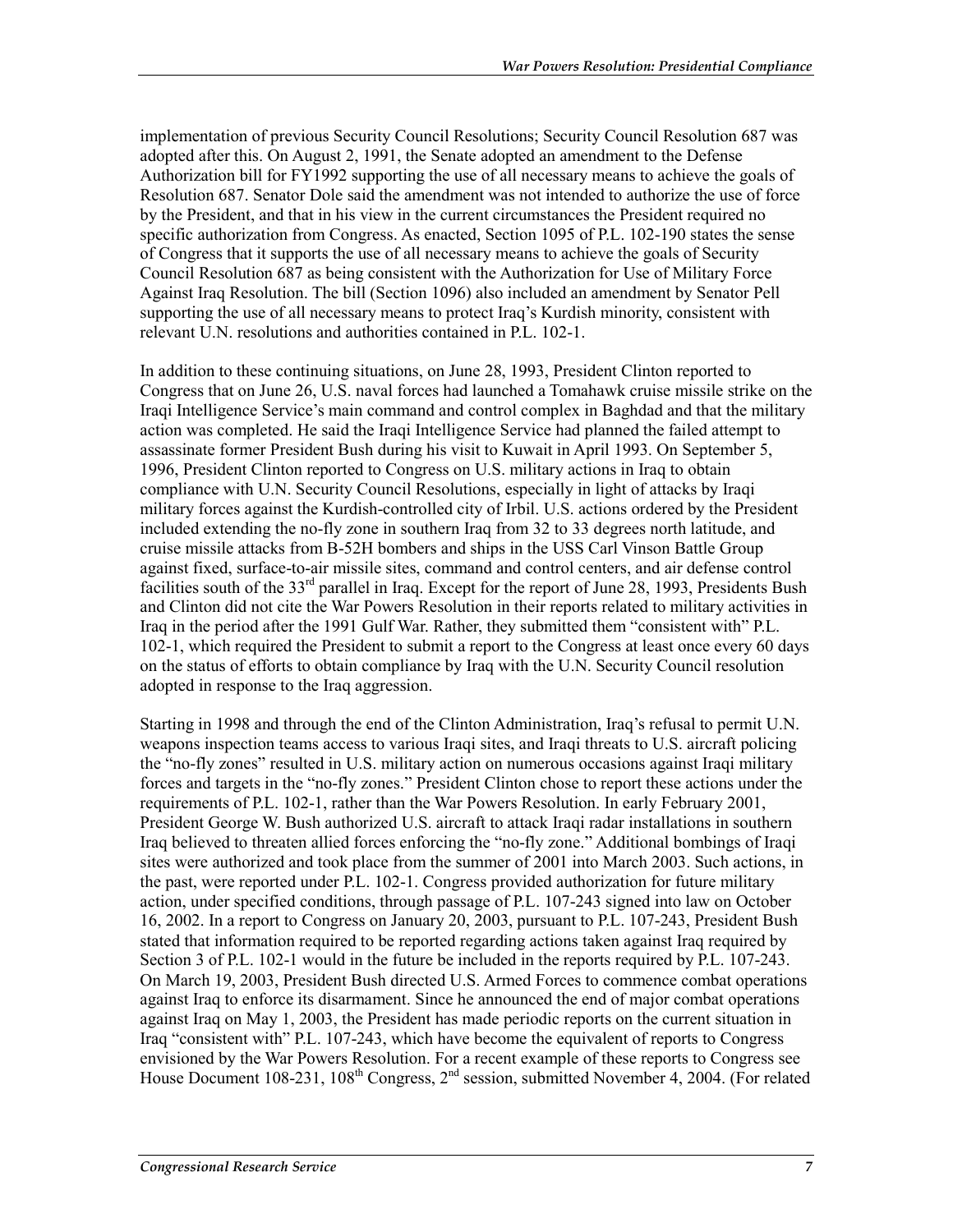information, see CRS Report RL31701, *Iraq: U.S. Military Operations*, by Steve Bowman, and CRS Report RL31339, *Iraq: Post-Saddam Governance and Security*, by Kenneth Katzman.)

# **Haiti**

On July 3, 1993, Haitian military leader Raoul Cedras and deposed President Jean-Bertrand Aristide signed an agreement at Governors Island providing for the restoration of President Aristide on October 30. The United Nations and Organization of American States took responsibility for verifying compliance. Because the Haitian authorities did not comply with the agreement, on October 13, 1993, the U.N. Security Council voted to restore sanctions against Haiti. On October 20, President Clinton submitted a report "consistent with the War Powers Resolution" that U.S. ships had begun to enforce a U.N. embargo. Some Members of Congress complained that Congress had not been consulted about nor authorized the action. On October 18, 1993, Senator Dole said he would offer an amendment to the FY1994 Defense Appropriations bill (H.R. 3116) which would require congressional authorization for all deployments into Haitian waters and airspace unless the President made specified certifications. Congressional leaders and Administration officials negotiated the terms of the amendment. As enacted, Section 8147 of P.L. 103-139 stated the sense that funds should not be obligated or expended for U.S. military operations in Haiti unless the operations were (1) authorized in advance by Congress, (2) necessary to protect or evacuate U.S. citizens, (3) vital to the national security and there was not sufficient time to receive congressional authorization, or (4) the President submitted a report in advance that the intended deployment met certain criteria.

On May 6, 1994, the U.N. Security Council adopted Resolution 917 calling for measures to tighten the embargo. On June 10, 1994, President Clinton announced steps being taken to intensify the pressure on Haiti's military leaders that included assisting the Dominican Republic to seal its border with Haiti, using U.S. naval patrol boats to detain ships suspected of violating the sanctions, a ban on commercial air traffic, and sanctions on financial transactions. As conditions in Haiti worsened, President Clinton stated he would not rule out the use of force, and gradually the use of force appeared certain. Many Members continued to contend congressional authorization was necessary for any invasion of Haiti. On July 31, the U.N. Security Council authorized a multinational force to use "all necessary means to facilitate the departure from Haiti of the military leadership ... on the understanding that the cost of implementing this temporary operation will be borne by the participating Member States" (Resolution 940, 1994).

On August 3, the Senate adopted an amendment to the Department of Veterans Affairs appropriation, H.R. 4624, by a vote of 100-0 expressing its sense that the Security Council Resolution did not constitute authorization for the deployment of U.S. forces in Haiti under the Constitution or the War Powers Resolution, but the amendment was not agreed to in conference. President Clinton said the same day that he would welcome the support of Congress but did not agree that he was constitutionally mandated to obtain it. On September 15, 1994, in an address to the nation, President Clinton said he had called up the military reserve and ordered two aircraft carriers into the region. His message to the military dictators was to leave now or the United States would force them from power. The first phase of military action would remove the dictators from power and restore Haiti's democratically elected government. The second phase would involve a much smaller force joining with forces from other U.N. members which would leave Haiti after 1995 elections were held and a new government installed.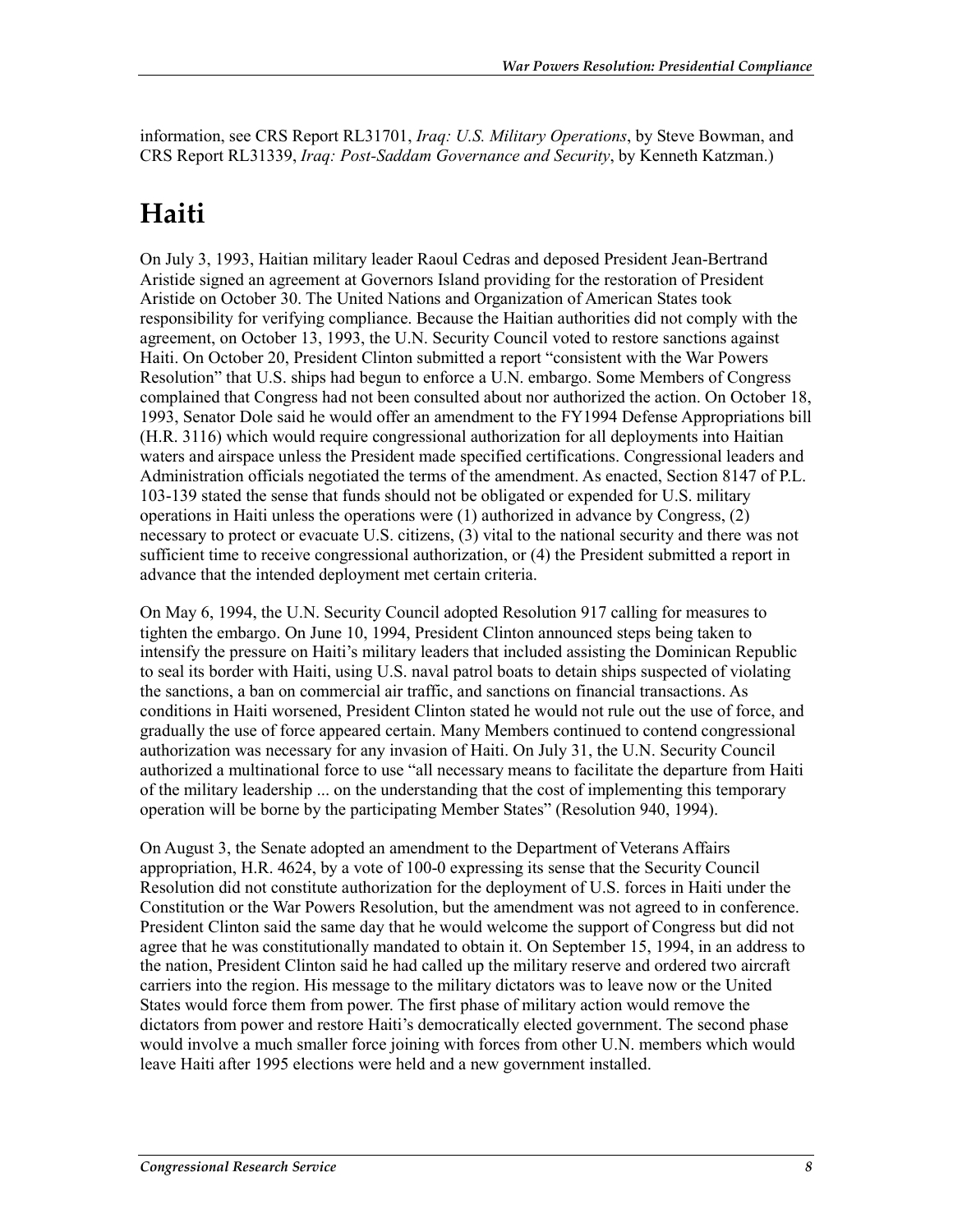While the Defense Department continued to prepare for an invasion within days, on September 16 President Clinton sent to Haiti a negotiating team of former President Jimmy Carter, former Joint Chiefs of Staff Chairman Colin Powell, and Senate Armed Services Committee Chairman Sam Nunn. Again addressing the nation on September 18, President Clinton announced that the military leaders had agreed to step down by October 15, and agreed to the immediate introduction of troops from the 15,000-member international coalition beginning September 19. He said the agreement was only possible because of the credible and imminent threat of multinational force. He emphasized the mission still had risks and there remained possibilities of violence directed at U.S. troops, but the agreement minimized those risks. He also said that under U.N. Security Council resolution 940, a 25-nation international coalition would soon go to Haiti to begin the task of restoring democratic government. Also on September 18, President Clinton reported to Congress on the objectives in accordance with the sense expressed in Section 8147 (c) of P.L. 103-139, the FY1994 Defense Appropriations Act.

U.S. forces entered Haiti on September 19, 1994. On September 21, President Clinton reported "consistent with the War Powers Resolution" the deployment of 1,500 troops, to be increased by several thousand. (At the peak in September there were about 21,000 U.S. forces in Haiti.) He said the U.S. presence would not be open-ended but would be replaced after a period of months by a U.N. peacekeeping force, although some U.S. forces would participate in and be present for the duration of the U.N. mission. The forces were involved in the first hostilities on September 24, when U.S. Marines killed 10 armed Haitian resisters in a firefight.

On October 3, 1994, the House Foreign Affairs Committee reported H.J.Res. 416 authorizing the forces in Haiti until March 1, 1995, and providing procedures for a joint resolution to withdraw the forces. On October 6, the House adopted an amended text introduced by Representative Ron Dellums. As passed, H.J.Res. 416 stated the sense of the Congress that the President should have sought congressional approval before deploying U.S. forces to Haiti, supported a prompt and orderly withdrawal as soon as possible, and required a monthly report on Haiti as well as other reports. This same language was also adopted by the Senate on October 6 as S.J.Res. 229, and on October 7 the House passed S.J.Res. 229. President Clinton signed it on October 25, 1994 (P.L. 103-423).

After the U.S. forces began to disarm Haitian forces and President Aristide returned on October 15, 1994, the United States began to withdraw some forces. On March 31, 1995, U.N. peacekeeping forces assumed responsibility for missions previously conducted by U.S. military forces. By September 21, 1995, President Clinton reported the United States had 2,400 military personnel in Haiti as participants in the U.N. Mission in Haiti (UNMIH), and 260 U.S. military personnel assigned to the U.S. Support Group Haiti. On December 5, 1997, President Clinton stated that he intended to keep some military personnel in Haiti, even though United Nations peacekeeping forces were withdrawing. The Pentagon stated that U.S. military personnel in Haiti would be about 500, consisting mainly of engineering and medical units, with a combat element responsible for protecting the U.S. contingent. On March 2, 2004, the President reported to Congress "consistent with the War Powers Resolution" that, on February 29, he had sent about "200 additional U.S. combat-equipped, military personnel from the U.S. Joint Forces Command" to Port-au-Prince, Haiti, for a variety of purposes, including preparing the way for a U.N. Multinational Interim Force, and otherwise supporting U.N. Security Council Resolution 1529 (2004). For further information on Haiti, see CRS Report RL32294, *Haiti: Developments and U.S. Policy Since 1991 and Current Congressional Concerns*, by Maureen Taft-Morales and Clare Ribando Seelke.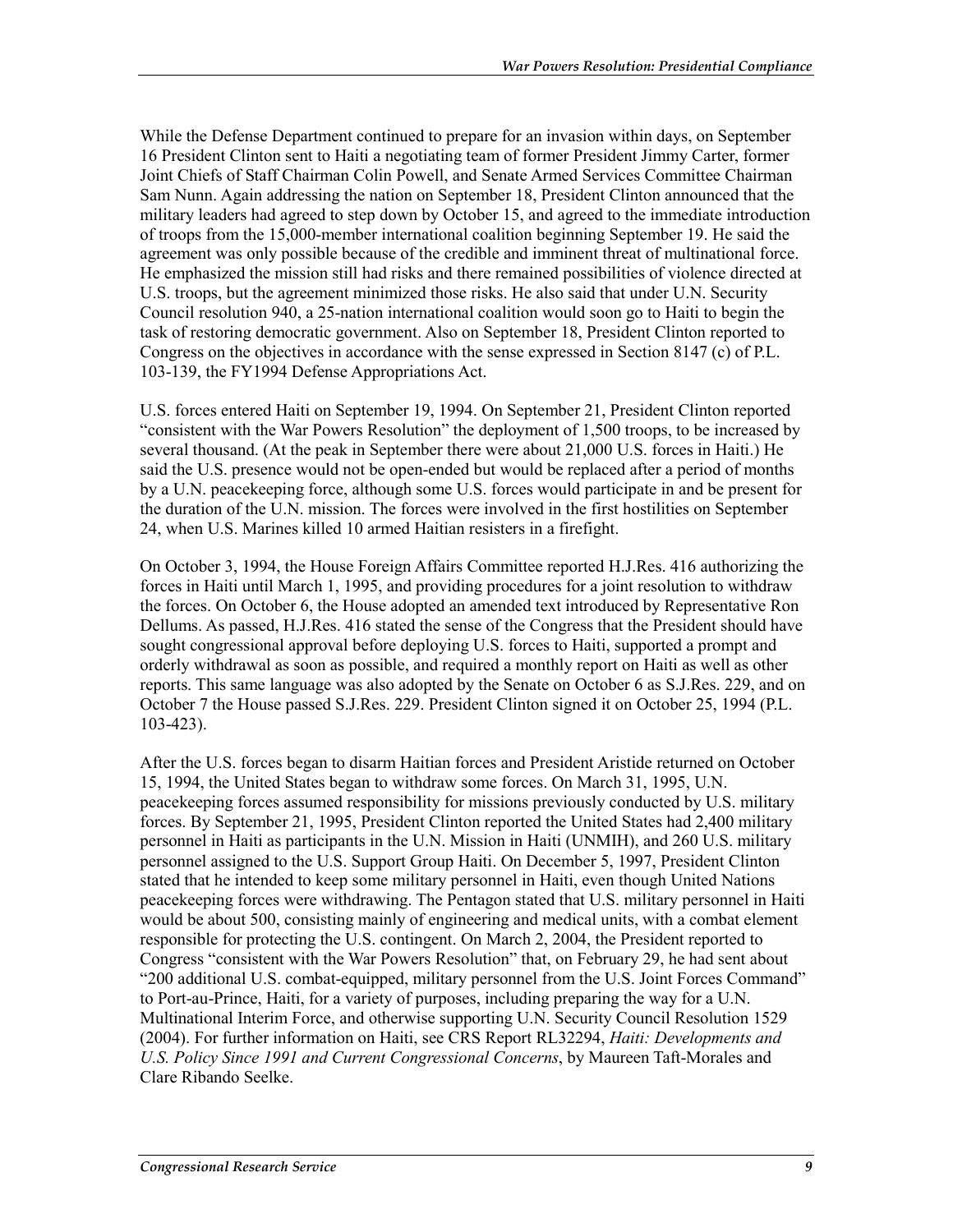### **Somalia**

In Somalia, the participation of U.S. military forces in a U.N. operation to protect humanitarian assistance, which began in December 1992, became increasingly controversial as fighting and casualties increased and objectives appeared to be expanding. On October 7, 1993, President Clinton announced that all U.S. forces would be withdrawn by March 31, 1994, and most forces left by that date. The remaining 58 Marines, who had remained to protect U.S. diplomats, were withdrawn September 15, 1994.

A major issue for Congress was whether to authorize U.S. action in Somalia. On February 4, 1993, the Senate passed S.J.Res. 45 to authorize the President to use U.S. Armed Forces pursuant to U.N. Security Council Resolution 794. S.J.Res. 45 stated it was intended to constitute the specific statutory authorization under Section 5(b) of the War Powers Resolution. On May 25, 1993, the House amended and passed S.J.Res. 45. The amendment authorized U.S. forces to remain for one year. S.J.Res. 45 was then sent to the Senate for its concurrence, but the measure did not reach the floor.

As sporadic fighting resulted in the deaths of Somali and U.N. forces, including Americans, controversy over the operation intensified. On September 9, 1993, the Senate adopted an amendment to S. 1298, the Defense Authorization Bill, expressing the sense of Congress that the President by November 15, 1993, should seek and receive congressional authorization for the continued deployment of U.S. forces to Somalia. It asked that the President consult with Congress and report the goals, objectives, and anticipated jurisdiction of the U.S. mission in Somalia by October 15, 1993. On September 29, the House adopted a similar amendment to its bill, H.R. 2401. On October 7, the President consulted with congressional leaders from both parties for over two hours on Somalia policy and also announced that U.S. forces would be withdrawn by March 31, 1994.

On October 15, 1993, the Senate adopted an amendment by Senator Byrd to H.R. 3116, the Defense Department Appropriations Act for FY1994, cutting off funds for U.S. military operations in Somalia after March 31, 1994, unless the President obtained further spending authority from Congress. The Senate approved the use of military operations only for the protection of American military personnel and bases and for helping maintain the flow of relief aid by giving the U.N. forces security and logistical support. The amendment, which became Section 8151 of P.L. 103-139, required U.S. forces in Somalia to remain under the command and control of U.S. commanders. In addition, on November 9, 1993, the House adopted H.Con.Res. 170, using Section 5(c) of the War Powers Resolution to direct the President to remove forces from Somalia by March 31, 1994; sponsors stated it was a non-binding measure, and the Senate did not act on the measure. The Defense Appropriations Act for FY1995 (P.L. 103-335, signed September 30, 1994) prohibited the use of funds for the continuous presence of U.S. forces in Somalia, except for the protection of U.S. personnel, after September 30, 1994.

On November 4, the U.N. Security Council decided to end the U.N. mission in Somalia by March 31, 1995. On March 3, 1995, U.S. forces completed their assistance to United Nations forces evacuating Somalia.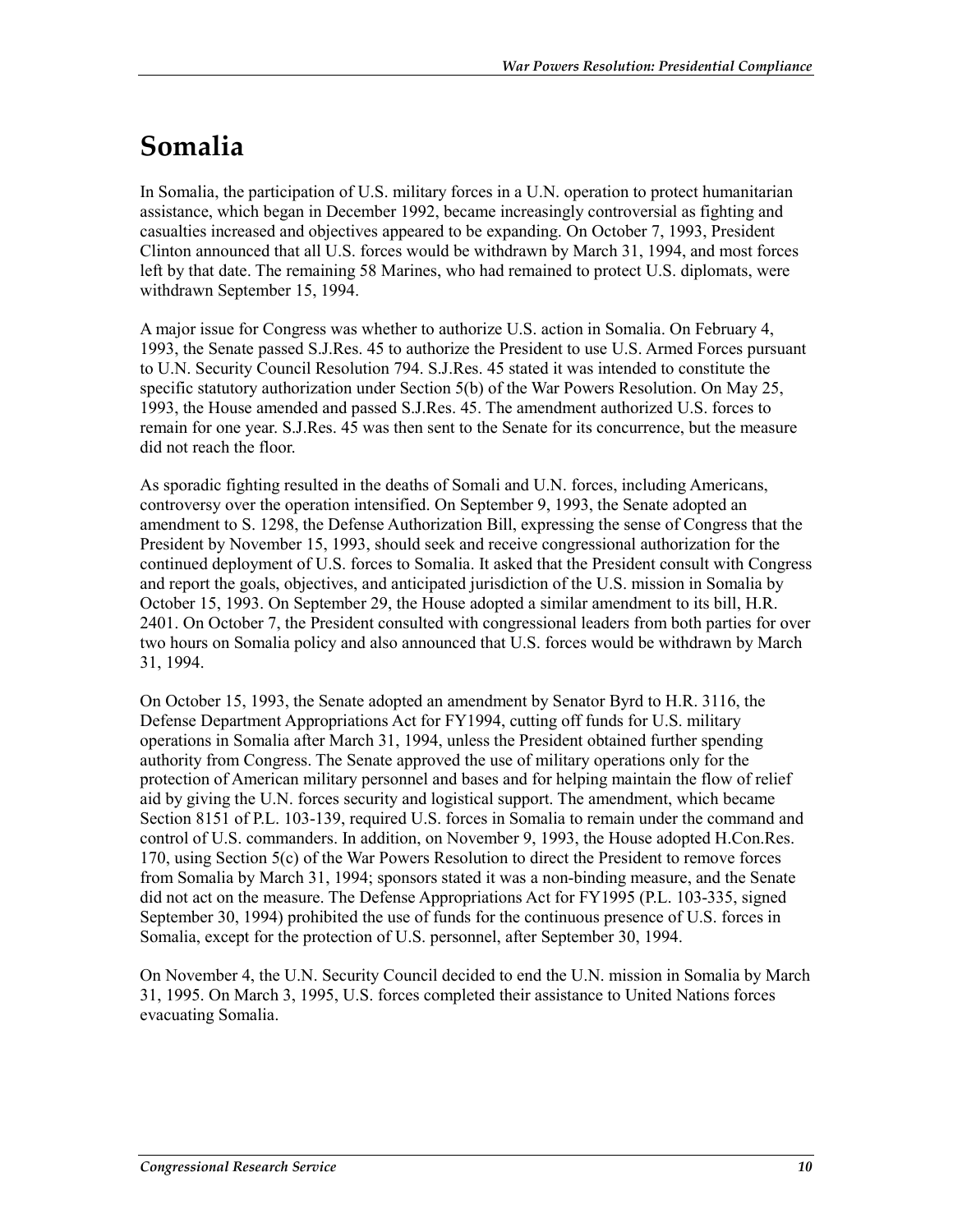# **Libya**

On March 21, 2011, the President submitted to Congress, "consistent with the War Powers Resolution," a report stating that at "approximately 3:00 p.m. Eastern Daylight Time, on March 19, 2011," he had directed U.S. military forces to commence "operations to assist an international effort authorized by the United Nations (U.N.) Security Council and undertaken with the support of European allies and Arab partners, to prevent a humanitarian catastrophe and address the threat posed to international peace and security by the crisis in Libya." He further stated that U.S. military forces, "under the command of Commander, U.S. Africa Command, began a series of strikes against air defense systems and military airfields for the purposes of preparing a no-fly zone." These actions were part of "the multilateral response authorized under U.N. Security Council Resolution 1973," and the President added that "these strikes will be limited in their nature, duration, and scope. Their purpose is to support an international coalition as it takes all necessary measures to enforce the terms of U.N. Security Council Resolution 1973. These limited U.S. actions will set the stage for further action by other coalition partners."

The President noted that

United Nations Security Council Resolution 1973 authorized Member States, under Chapter VII of the U.N. Charter, to take all necessary measures to protect civilians and civilian populated areas under threat of attack in Libya, including the establishment and enforcement of a "no-fly zone" in the airspace of Libya. United States military efforts are discrete and focused on employing unique U.S. military capabilities to set the conditions for our European allies and Arab partners to carry out the measures authorized by the U.N. Security Council Resolution.

The President stated further that the "United States has not deployed ground forces into Libya. United States forces are conducting a limited and well-defined mission in support of international efforts to protect civilians and prevent a humanitarian disaster." Accordingly, he added, "U.S. forces have targeted the Qadhafi regime's air defense systems, command and control structures, and other capabilities of Qadhafi's armed forces used to attack civilians and civilian populated areas." It was the intent of the United States, he said, to "seek a rapid, but responsible, transition of operations to coalition, regional, or international organizations that are postured to continue activities as may be necessary to realize the objectives of U.N. Security Council Resolutions 1970 and 1973."

The President said that the actions he had directed were "in the national security and foreign policy interests of the United States." He took them, the President stated, "pursuant to my constitutional authority to conduct U.S. foreign relations and as Commander in Chief and Chief Executive."

On April 1, 2011, the Office of Legal Counsel (OLC) of the U.S. Justice Department issued a memorandum opinion entitled "Authority to use Military Force in Libya" (made public on April 7, 2011), which detailed the advice provided to the Attorney General before President Obama commenced U.S. military operations in Libya. This opinion set out the legal reasoning behind the conclusions reached by OLC that the President's use of military force in Libya was constitutional because he "could reasonably determine that such use of force was in the national interest." It was also the opinion of OLC that "prior congressional approval was not constitutionally required to use military force in the limited operations under consideration." The full text of this opinion is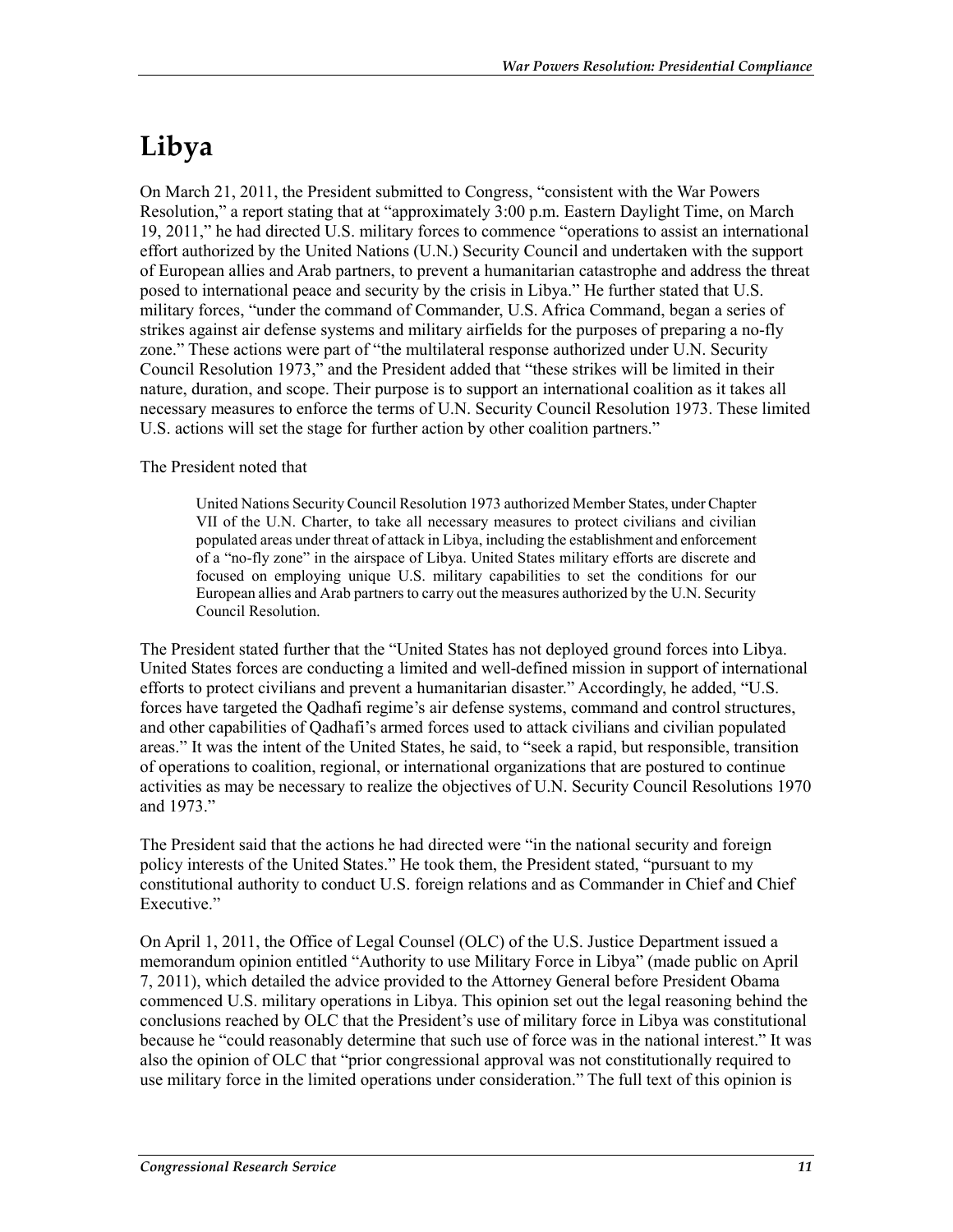found in the opinions section of the OLC webpage: http://www.justice.gov/olc/memorandaopinions.html.

The Office of Legal Counsel opinion of April 1, 2011, on Military Force in Libya cites a number of previous opinions of OLC, and various Supreme Court cases, as providing the framework for its analysis and conclusions. Among these previous OLC opinions cited that address presidential authority to use U.S. Armed Forces overseas are the following: "Authorization for Continuing Hostilities in Kosovo," December 19, 2000, in 24 Op. OLC (2000); "Proposed Bosnia Deployment," November 30, 1995, in 19 Op. OLC (1995); "Deployment of United States Armed Forces into Haiti," September 27, 1994, in 18 Op. OLC (1994); "Authority to use United States Military Forces in Somalia," December 4, 1992, in 16 Op. OLC (1992); and "Presidential Power to Use the Armed Forces Abroad Without Statutory Authorization" February 12, 1980, in 4A Op. OLC (1980).

Having reviewed its prior opinions and Supreme Court holdings on cases deemed germane, the Office of Legal Counsel stated that determining the

President's legal authority to direct military force in Libya turns on two questions: first, whether United States operations in Libya would serve sufficiently important national interests to permit the President's action as Commander in Chief and Chief Executive and pursuant to his authority to conduct U.S. foreign relations; and second, whether the military operations that the President anticipated ordering would be sufficiently extensive in "nature, scope, and duration" to constitute a "war" requiring prior specific congressional approval under the Declaration of War Clause.

Given this predicate, the OLC concluded that: "In our view, the combination of at least two national interests that the President reasonably determined were at stake here—preserving regional stability and supporting the UNSC's [United Nations Security Council] credibility and effectiveness—provided a sufficient basis for the President's exercise of his constitutional authority to order the use of military force." The OLC also concluded that "we do not believe that anticipated United States operations in Libya amounted to a 'war' in the constitutional sense necessitating congressional approval under the Declaration of War Clause." Thus, the Office of Legal Counsel stated, "Accordingly, we conclude that President Obama could rely on his constitutional power to safeguard the national interest by directing the anticipated military operations in Libya—which were limited in their nature, scope, and duration—without prior congressional authorization."

On May 20, 2011, President Obama sent a letter to the leaders of the Congress, on the  $60<sup>th</sup>$  day since he had initiated the use of U.S. military personnel to support a "no-fly zone" over Libya, and to "prevent a humanitarian catastrophe" by protecting "the people of Libya from the Qaddafi regime." He noted that since April 4 the United States had "transferred responsibility for the military operations in Libya to the North Atlantic Treaty Organization (NATO) and the U.S. involvement has assumed a supporting role in the coalition's efforts." The President further stated that since April 4, U.S. participation in this endeavor had "consisted of: (1) non-kinetic support to the NATO –led operation, including intelligence, logistical support, and search and rescue assistance; (2) aircraft that have assisted in the suppression and destruction of air defenses in support of the no-fly zone; and (3) since April 23, precision strikes by unmanned aerial vehicles against a limited set of clearly defined targets in support of the NATO-led coalition's efforts." President Obama stated that despite the fact that the United States was "no longer in the lead" of the operation in Libya, "U.S. support for the NATO-based coalition" remained "crucial to assuring the success of the international efforts to protect civilians from the actions of the Qaddafi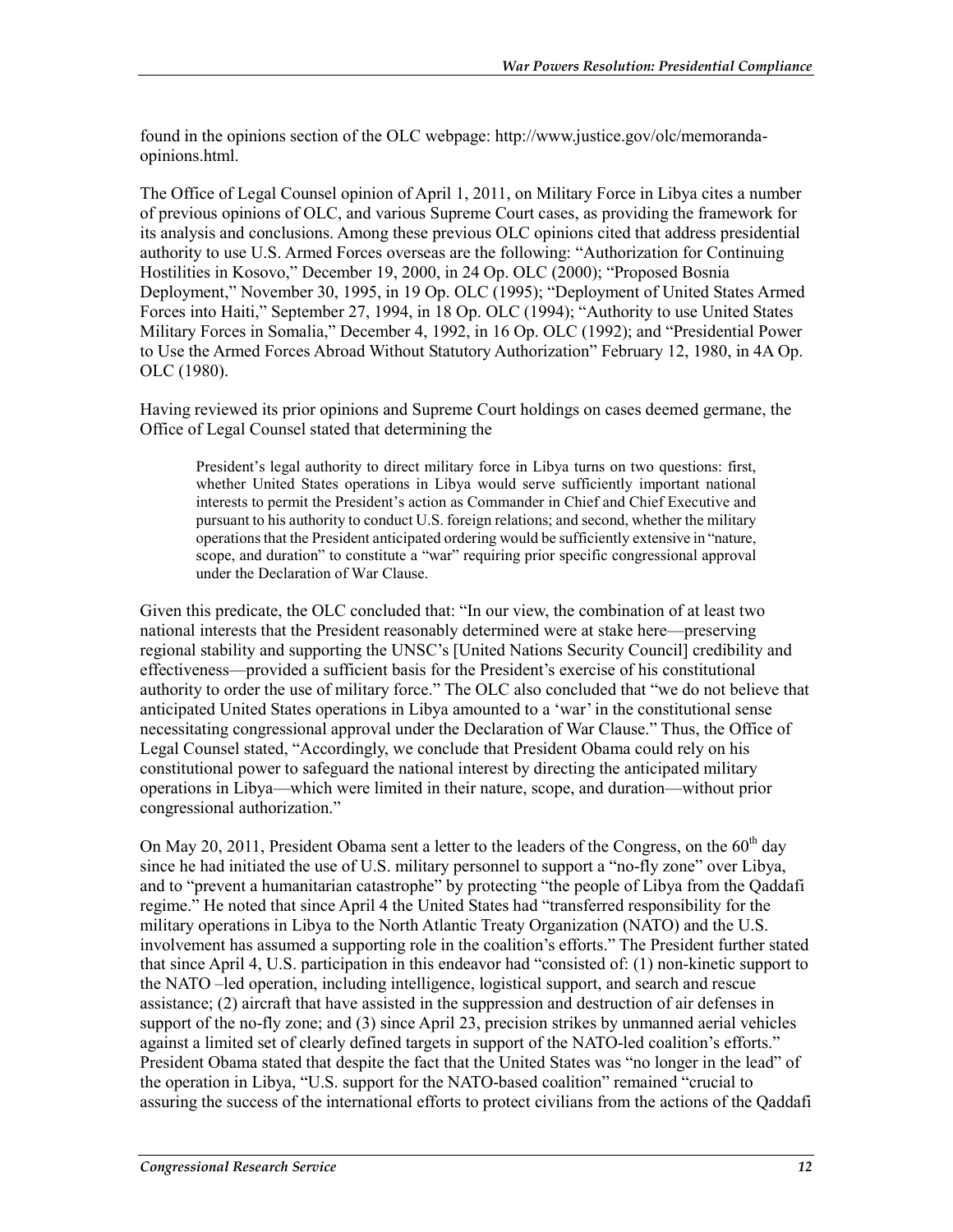regime." He further stated that "Congressional action in support of the mission would underline the U.S. commitment to this remarkable international effort." In this regard, the President expressly stated his "support for the bipartisan resolution drafted by Senators Kerry, McCain, Levin, Feinstein, Graham, and Lieberman," which he believed would "confirm that the Congress supports the U.S. mission in Libya and that both branches are united in their commitment to supporting the aspirations of the Libyan people for political reform and self-government." It would also, he concluded, "demonstrate a unity of purpose among the political branches on this important national security matter."

On June 3, 2011, the House defeated, by a vote of 148 yeas to 265 nays, H.Con.Res. 51, which said that "pursuant to section 5(c) of the War Powers Resolution … Congress directs the President to remove the United States Armed Forces from Libya by not later than the date that is 15 days after the date of the adoption of this concurrent resolution."

On June 3, 2011, the House passed, by a vote of 268 yeas to 145 nays, H.Res. 292, expressing the opinion of the House, among other things, that "the President shall not deploy, establish or maintain the presence of units and members of the United States Armed Forces on the ground in Libya," except to rescue a member of the Armed Forces from imminent danger, and that the President shall within 14 days after passage of this resolution provide a report to the House detailing information about Operation Odyssey Dawn and Operation Unified Protector, and a report answering a number of questions detailing U.S. security interests and objectives, and the activities of United States Armed Forces, in Libya since March 19, 2011. H.Res. 292 also made the following findings: (1) that the President "has not sought, and Congress has not provided, authorization for the introduction or continued involvement of the United States Armed Forces in Libya," and (2) that "Congress has the constitutional prerogative to withhold funding for any unauthorized use of the United States Armed Forces, including for unauthorized activities regarding Libya."

On June 15, 2011, the Obama Administration submitted a 32-page unclassified report, together with a classified annex, that described U.S. actions in Libya to that date. On page 25 of that report was a "Legal Analysis" consisting of one long paragraph summarizing the Administration's view of what the President's authority was to take the actions he had taken in Libya, and his rationale for not having to obtain congressional authorization to do so. This paragraph from the report states:

Given the important U.S. interests served by U.S. military operations in Libya and the limited nature, scope and duration of the anticipated actions, the President had constitutional authority, as Commander in Chief and Chief Executive and pursuant to his foreign affairs powers, to direct such limited military operations abroad. The President is of the view that the current U.S. military operations in Libya are consistent with the War Powers Resolution and do not under that law require further congressional authorization, because U.S. military operations are distinct from the kind of "hostilities" contemplated by the Resolution's 60 day termination provision. U.S. forces are playing a constrained and supporting role in a multinational coalition, whose operations are both legitimated by and limited to the terms of a United Nations Security Council Resolution that authorizes the use of force solely to protect civilians and civilian populated areas under attack or threat of attack and to enforce a no-fly zone and an arms embargo. U.S. operations do not involve sustained fighting or active exchanges of fire with hostile forces, nor do they involve the presence of U.S. ground troops, U.S. casualties or a serious threat thereof, or any significant chance of escalation into a conflict characterized by these factors.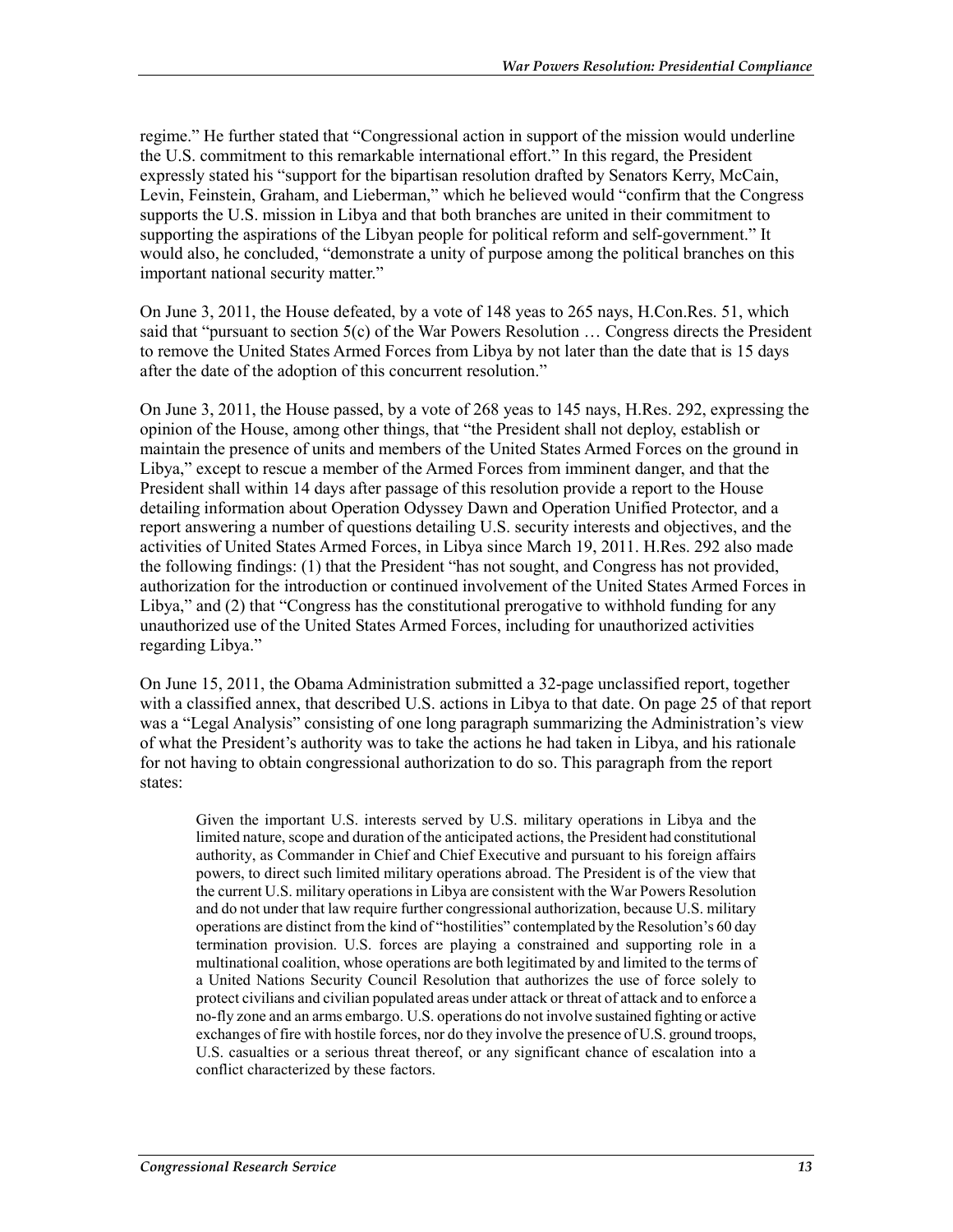Regarding the prospect of receiving congressional support for the President's action in Libya, the report of June 15, 2011, also stated on page 25 that:

The Administration has repeatedly indicated its strong support for the bipartisan resolution drafted by Senators McCain, Kerry, Lieberman, Levin, Feinstein, Graham, and Chambliss that would confirm that both branches are united in their commitment to supporting the aspirations of the Libyan people for political reform and self-government.

On June 24, 2011, the House of Representatives, by a vote of 123 yeas to 295 nays, defeated H.J.Res. 68, which would have authorized the limited use of the United States Armed Forces in support of the NATO mission in Libya. Subsequently, on June 24, 2011, the House of Representatives, by a vote of 180 yeas to 238 nays, defeated H.R. 2278, which would have limited the use of funds appropriated to the Department of Defense for United States Armed Forces in support of North Atlantic Treaty Organization Operation Unified Protector with respect to Libya, unless otherwise specifically authorized by law.

### **Instances Formally Reported Under the War Powers Resolution**

Presidents have submitted 132 reports to Congress as a result of the War Powers Resolution. Of these, President Ford submitted 4, President Carter 1, President Reagan 14, President George H. W. Bush 7, President Clinton 60, President George W. Bush 39, and President Barack Obama 7. For a summary of the 111 reports submitted by the Presidents from 1975-2009, see CRS Report R41199, *The War Powers Resolution: After Thirty-Six Years*, by Richard F. Grimmett. The following is a brief summary of reports submitted by President Bush George W. Bush from January 2004-December 2008, and by President Barack Obama since January 2009. The reports are submitted to the Speaker of the House in a formal communication (the President pro tempore of the Senate also receives a copy of each report), and they are subsequently published on the U.S. government printing office website under House Documents. The full texts of these presidential reports may be found at http://www.gpoaccess.gov/serialset/cdocuments/index.html. More recent copies of these presidential reports may be found in the Daily Compilation of Presidential Documents at http://www.gpo.gov/fdsys/browse/collection.action?collectionCode= CDOC. They are also found in Public Papers section of the American Presidency Project at http://www.presidency.ucsb.edu/ws/#axzz1dzdN7PmM.

(112) On January 22, 2004, the President reported to Congress "consistent with the War Powers Resolution" that the United States was continuing to deploy combat equipped military personnel in Bosnia and Herzegovina in support of NATO's Stabilization Force (SFOR) and its peacekeeping efforts in this country. About 1,800 U.S. personnel are participating.

(113) On February 25, 2004, the President reported to Congress "consistent with the War Powers Resolution" that, on February 23, he had sent a combat-equipped "security force" of about "55 U.S. military personnel from the U.S. Joint Forces Command" to Port-au-Prince, Haiti, to augment the U.S. Embassy security forces there and to protect American citizens and property in light of the instability created by the armed rebellion in Haiti.

(114) On March 2, 2004, the President reported to Congress "consistent with the War Powers Resolution" that on February 29 he had sent about "200 additional U.S. combat-equipped,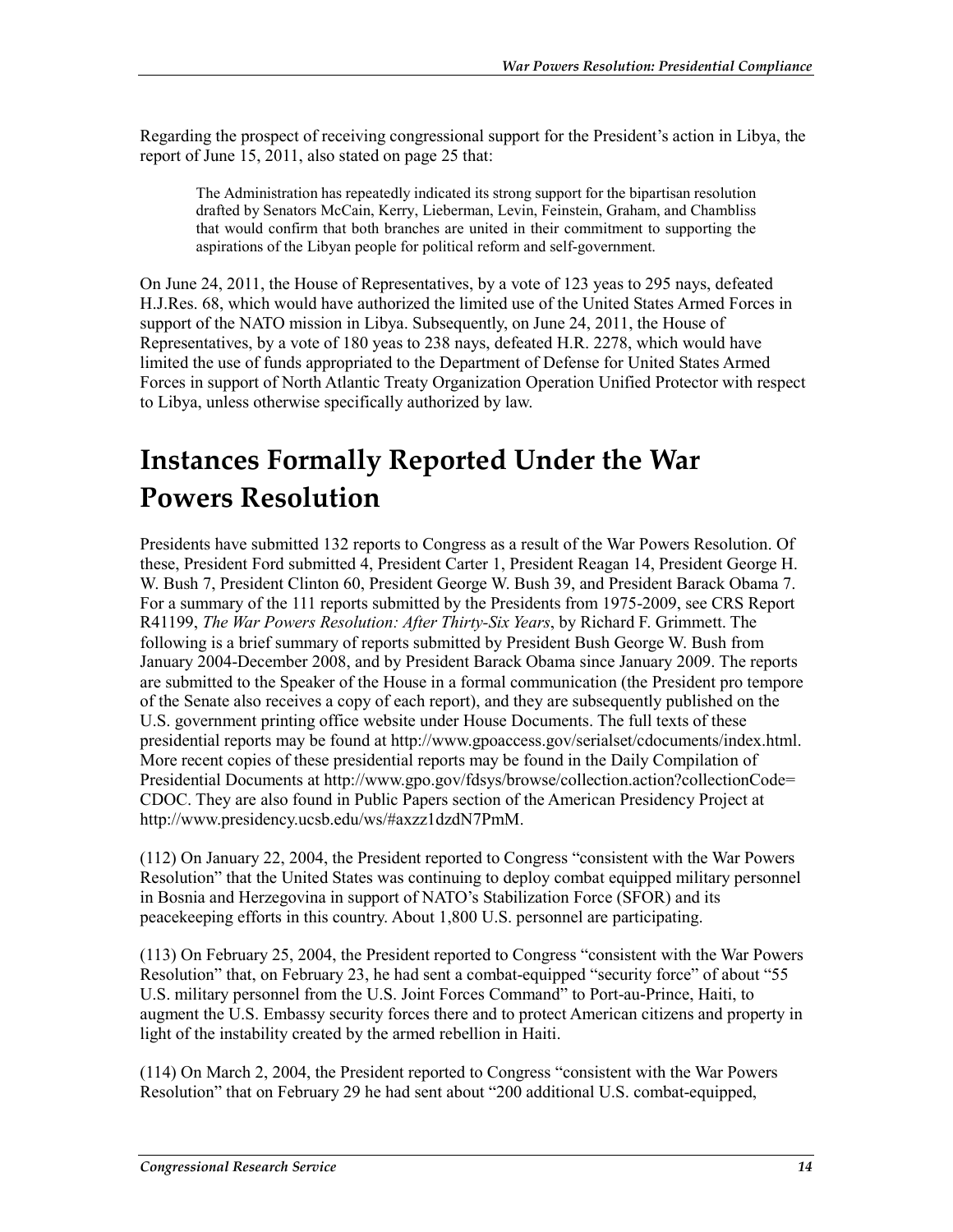military personnel from the U.S. Joint Forces Command" to Port-au-Prince, Haiti, for a variety of purposes, including preparing the way for a U.N. Multinational Interim Force, and otherwise supporting U.N. Security Council Resolution 1529 (2004).

(115) On March 20, 2004, the President sent to Congress "consistent with the War Powers Resolution," a consolidated report giving details of multiple ongoing United States military deployments and operations "in support of the global war on terrorism (including in Afghanistan)," as well as operations in Bosnia and Herzegovina, Kosovo, and Haiti. In this report, the President noted that U.S. anti-terror related activities were underway in Georgia, Djibouti, Kenya, Ethiopia, Yemen, and Eritrea. He further noted that U.S. combat-equipped military personnel continued to be deployed in Kosovo as part of the NATO-led KFOR (1,900 personnel); in Bosnia and Herzegovina as part of the NATO-led SFOR (about 1,100 personnel); and approximately 1,800 military personnel were deployed in Haiti as part of the U.N. Multinational Interim Force.

(116) On November 4, 2004, the President sent to Congress, "consistent with the War Powers Resolution," a consolidated report giving details of multiple ongoing United States military deployments and operations "in support of the global war on terrorism." These deployments, support or military operations include activities in Afghanistan, Djibouti, as well as Kenya, Ethiopia, Eritrea, Bosnia and Herzegovina, and Kosovo. In this report, the President noted that U.S. anti-terror related activities were underway in Djibouti, Kenya, Ethiopia, Yemen, and Eritrea. He further noted that U.S. combat-equipped military personnel continued to be deployed in Kosovo as part of the NATO-led KFOR (1,800 personnel); and in Bosnia and Herzegovina as part of the NATO-led SFOR (about 1,000 personnel). Meanwhile, he stated that the United States continues to deploy more than 135,000 military personnel in Iraq.

(117) On May 20, 2005, the President sent to Congress "consistent with the War Powers Resolution," a consolidated report giving details of multiple ongoing United States military deployments and operations "in support of the global war on terrorism," as well as operations in Iraq, where currently about 139,000 U.S. military personnel are stationed. U.S. forces are also deployed in Kenya, Ethiopia, Yemen, Eritrea, and Djibouti assisting in "enhancing counterterrorism capabilities" of these nations. The President further noted that U.S. combat-equipped military personnel continued to be deployed in Kosovo as part of the NATO-led KFOR (1,700 personnel). Approximately 235 U.S. personnel are also deployed in Bosnia and Herzegovina as part of the NATO Headquarters-Sarajevo who assist in defense reform and perform operational tasks, such as counter-terrorism and supporting the International Criminal Court for the Former Yugoslavia.

(118) On December 7, 2005, the President sent to Congress "consistent" with the War Powers Resolution, a consolidated report giving details of multiple ongoing United States military deployments and operations "in support of the global war on terrorism," and in support of the Multinational Force in Iraq, where about 160,000 U.S. military personnel are deployed. U.S. forces are also deployed in the Horn of Africa region—Kenya, Ethiopia, Yemen, and Djibouti assisting in "enhancing counter-terrorism capabilities" of these nations. The President further noted that U.S. combat-equipped military personnel continued to be deployed in Kosovo as part of the NATO-led KFOR (1,700 personnel). Approximately 220 U.S. personnel are also deployed in Bosnia and Herzegovina as part of the NATO Headquarters-Sarajevo who assist in defense reform and perform operational tasks, such as "counter-terrorism and supporting the International Criminal Court for the Former Yugoslavia."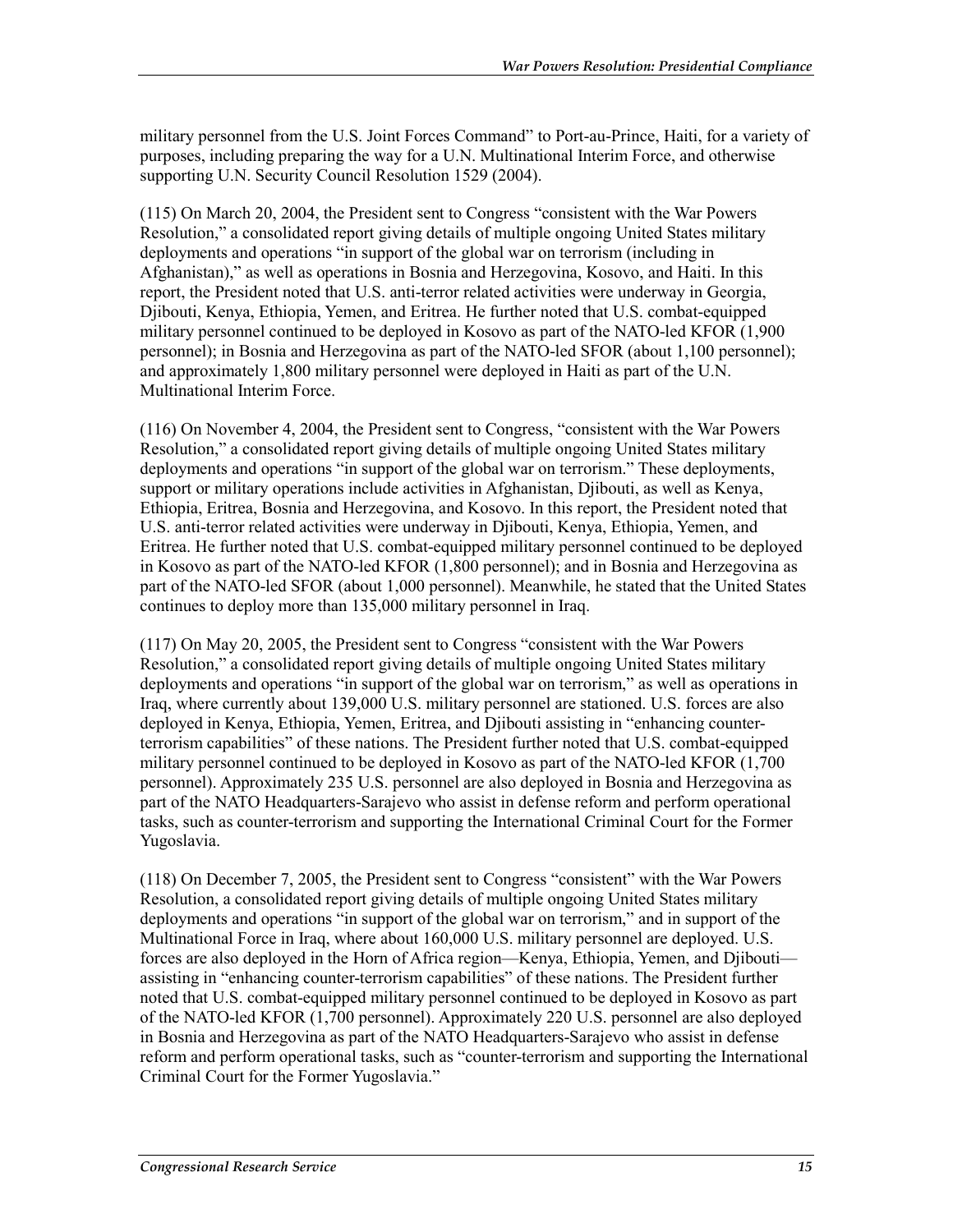(119) On June 15, 2006, the President sent to Congress "consistent" with the War Powers Resolution, a consolidated report giving details of multiple ongoing United States military deployments and operations "in support of the war on terror," and in Kosovo, Bosnia and Herzegovina, and as part of the Multinational Force (MNF) in Iraq. Presently, about 131,000 military personnel were deployed in Iraq. U.S. forces were also deployed in the Horn of Africa region, and in Djibouti to support necessary operations against al-Qaida and other international terrorists operating in the region. U.S. military personnel continue to support the NATO-led Kosovo Force (KFOR). The current U.S. contribution to KFOR is about 1,700 military personnel. The NATO Headquarters-Sarajevo was established in November 22, 2004, as a successor to its stabilization operations in Bosnia-Herzegovina to continue to assist in implementing the peace agreement. Approximately 250 U.S. personnel are assigned to the NATO Headquarters-Sarajevo who assist in defense reform and perform operational tasks, such as "counter-terrorism and supporting the International Criminal Court for the Former Yugoslavia."

(120) On July 18, 2006, the President reported to Congress "consistent" with the War Powers Resolution, that in response to the security threat posed in Lebanon to "U.S. Embassy personnel and citizens and designated third country personnel," he had deployed combat-equipped military helicopters and military personnel to Beirut to assist in the departure of the persons under threat from Lebanon. The President noted that additional combat-equipped U.S. military forces may be deployed "to Lebanon, Cyprus and other locations, as necessary." to assist further departures of persons from Lebanon and to provide security. He further stated that once the threat to U.S. citizens and property has ended, the U.S. military forces would redeploy.

(121) On December 15, 2006, the President sent to Congress "consistent" with the War Powers Resolution, a consolidated report giving details of multiple ongoing United States military deployments and operations "in support of the war on terror," in Kosovo, Bosnia and Herzegovina, and as part of the Multinational Force (MNF) in Iraq. Presently, about 134,000 military personnel are deployed in Iraq. U.S. forces were also deployed in the Horn of Africa region, and in Djibouti to support necessary operations against al-Qaida and other international terrorists operating in the region, including Yemen. U.S. military personnel continue to support the NATO-led Kosovo Force (KFOR). The current U.S. contribution to KFOR is about 1,700 military personnel. The NATO Headquarters-Sarajevo was established in November 22, 2004, as a successor to its stabilization operations in Bosnia-Herzegovina to continue to assist in implementing the peace agreement. Approximately 100 U.S. personnel are assigned to the NATO Headquarters-Sarajevo to assist in defense reform and perform operational tasks, such as "counter-terrorism and supporting the International Criminal Court for the Former Yugoslavia."

(122) On June 15, 2007, the President sent to Congress "consistent" with the War Powers Resolution, a consolidated report giving details of ongoing United States military deployments and operations "in support of the war on terror," and in support of the NATO-led Kosovo Force (KFOR). The President reported that various U.S. "combat-equipped and combat-support forces" were deployed to "a number of locations in the Central, Pacific, European (KFOR), and Southern Command areas of operation" and were engaged in combat operations against al-Qaida terrorists and their supporters. The U.S. is currently "pursuing and engaging remnant al-Qaida and Taliban fighters in Afghanistan." U.S. forces in Afghanistan currently total approximately 25,945. Of this total, "approximately 14,340 are assigned to the International Security Assistance Force (ISAF) in Afghanistan." The U.S. military continues to support peacekeeping operations in Kosovo, specifically the NATO-led Kosovo Force (KFOR). Currently, the U.S. contribution to KFOR in Kosovo is approximately 1,584 military personnel.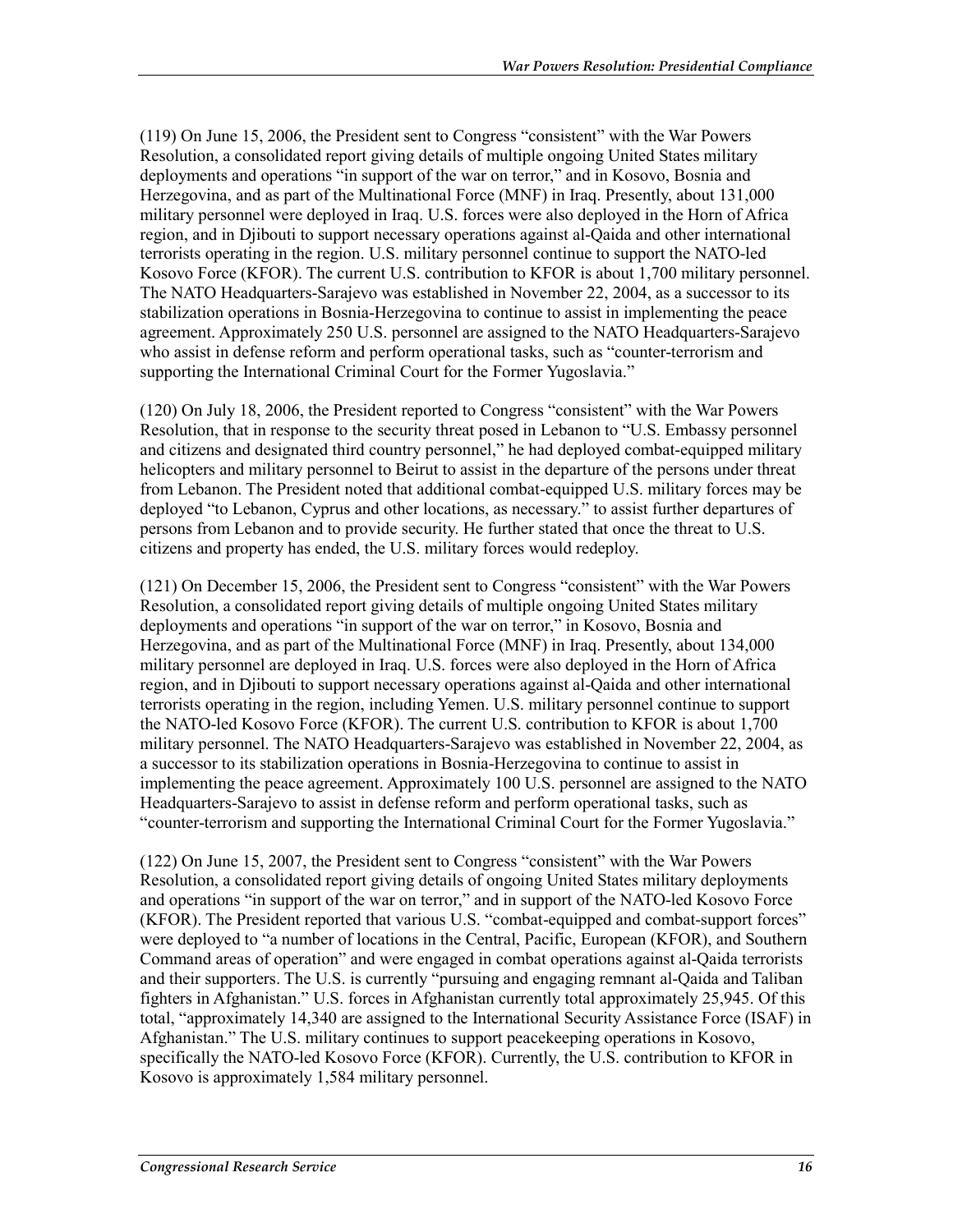(123) On December 14, 2007, the President sent to Congress "consistent with the War Powers Resolution," a consolidated report giving details of ongoing United States military deployments and operations "in support of the war on terror," and in support of the NATO-led Kosovo Force (KFOR). The President reported that various U.S. "combat-equipped and combat-support forces" were deployed to "a number of locations in the Central, Pacific, European, and Southern Command areas of operation" and were engaged in combat operations against al-Qaida terrorists and their supporters. The United States is currently "pursuing and engaging remnant al-Qaida and Taliban fighters in Afghanistan." U.S. forces in Afghanistan currently total approximately 25,900. Of this total, "approximately 15,180 are assigned to the International Security Assistance Force (ISAF) in Afghanistan." The U.S. military continues to support peacekeeping operations in Kosovo, specifically the NATO-led Kosovo Force (KFOR). Currently, the U.S. contribution to KFOR in Kosovo is approximately 1,498 military personnel.

(124) On June 13, 2008, the President sent to Congress "consistent with the War Powers Resolution," a consolidated report giving details of ongoing United States military deployments and operations "in support of the war on terror," and in support of the NATO-led Kosovo Force (KFOR). The President reported that various U.S. "combat-equipped and combat-support forces" were deployed to "a number of locations in the Central, Pacific, European, and Southern Command areas of operation" and were engaged in combat operations against al-Qaida terrorists and their supporters. The United States is currently "pursuing and engaging remnant al-Qaida and Taliban fighters in Afghanistan." U.S. forces in Afghanistan currently total approximately 31,122. Of this total, "approximately 14,275 are assigned to the International Security Assistance Force (ISAF) in Afghanistan." The U.S. military continues to support peacekeeping operations in Kosovo, specifically the NATO-led Kosovo Force (KFOR). Currently, the U.S. contribution to KFOR in Kosovo is about 1,500 military personnel.

(125) On December 16, 2008, the President sent to Congress "consistent with the War Powers Resolution," a consolidated report giving details of ongoing United States military deployments and operations "in support of the war on terror," and in support of the NATO-led Kosovo Force (KFOR). The President reported that various U.S. "combat-equipped and combat-support forces" were deployed to "a number of locations in the Central, Pacific, European, Southern, and Africa Command areas of operation" and were engaged in combat operations against al-Qaida and their supporters. The United States is "actively pursuing and engaging remnant al-Qaida and Taliban fighters in Afghanistan." U.S. forces in Afghanistan total approximately 31,000. Of this total, "approximately 13,000 are assigned to the International Security Assistance Force (ISAF) in Afghanistan." The U.S. military continues to support peacekeeping operations in Kosovo, specifically the NATO-led Kosovo Force (KFOR). The current U.S. contribution to KFOR in Kosovo is about 1,500 military personnel.

(126) On June 15, 2009, the President sent to Congress "consistent with the War Powers Resolution," a supplemental consolidated report, giving details of "ongoing contingency operations overseas." The report noted that the total number of U.S. forces in Afghanistan was "approximately 58,000," of which approximately 20,000 are assigned to the International Security Assistance Force (ISAF) in Afghanistan." The United States continues to pursue and engage "remaining al-Qa'ida and Taliban forces in Afghanistan." The U.S. also continues to deploy military forces in support of the Multinational Force (MNF) in Iraq. The current U.S. contribution to this effort is "approximately 138,000 U.S. military personnel." U.S. military operations continue in Kosovo, as part of the NATO-led Kosovo Force (KFOR). Presently the United States contributes approximately 1,400 U.S. military personnel to KFOR. In addition, the United states continues to deploy "U.S. combat-equipped forces to help enhance the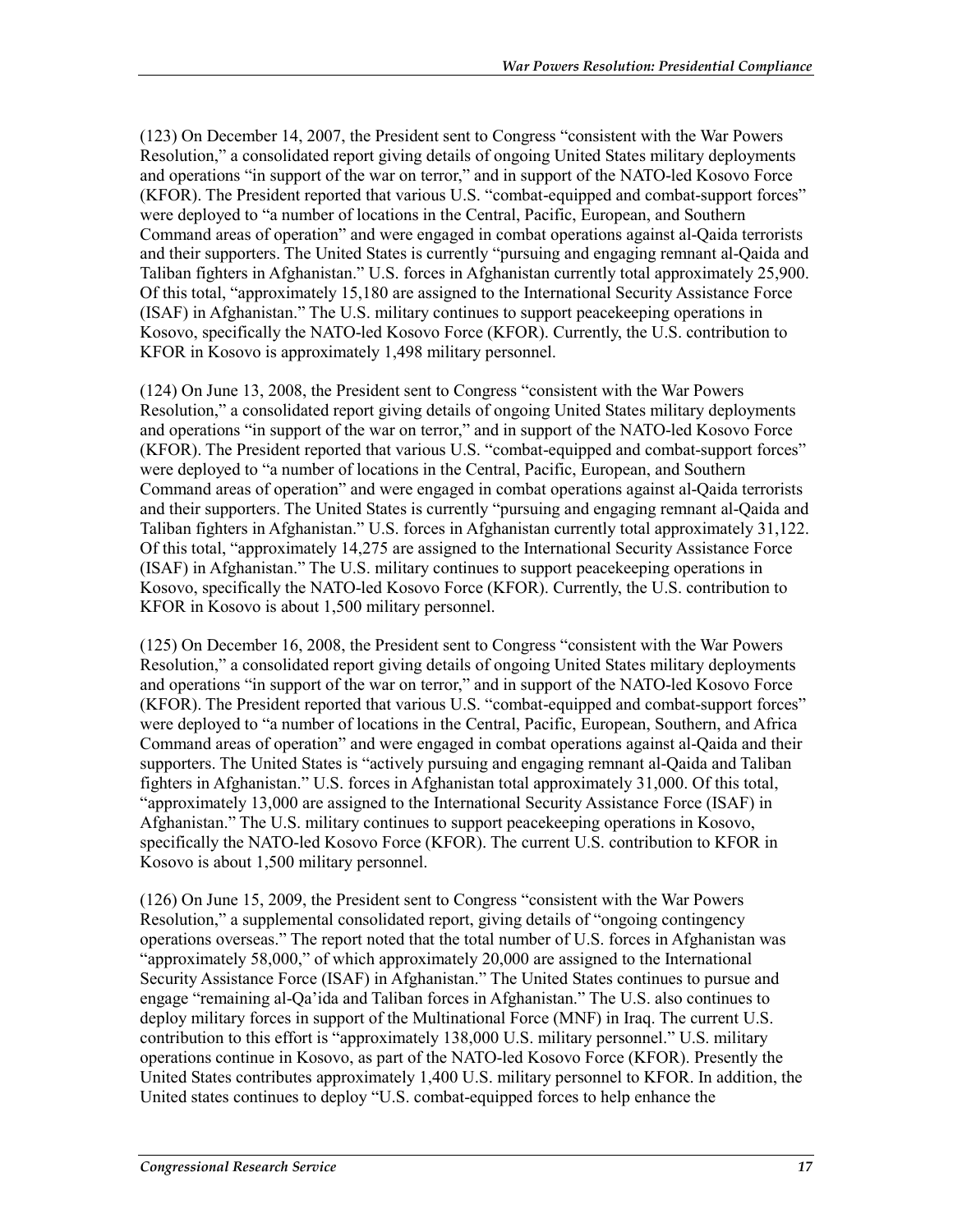counterterrorism capabilities of our friends and allies" not only in the Horn of Africa region, but globally through "maritime interception operations on the high seas" aimed at blocking the "movement, arming and financing of international terrorists."

(127) On December 16, 2009, the President sent to Congress "consistent with the War Powers Resolution," a consolidated report, giving details of "global deployments of U.S. Armed Forces equipped for combat." The report detailed "ongoing U.S. contingency operations overseas." The report noted that the total number of U.S. forces in Afghanistan was "approximately 68,000," of which approximately 34,000 are assigned to the International Security Assistance Force (ISAF) in Afghanistan. The United States continues to pursue and engage "remaining al-Qa'ida and Taliban forces in Afghanistan." The United States has deployed "various combat-equipped forces to a number of locations in the Central, Pacific, European, Southern and African Command areas of operation" in support of anti-terrorist and anti-al-Qa'ida actions. The United States also continues to deploy military forces in Iraq to "maintain security and stability" there. These Iraqi operations continue pursuant to the terms of a bilateral agreement between the United States and Iraq, which entered into force on January 1, 2009. The current U.S. force level in Iraq is "approximately 116,000 U.S. military personnel." U.S. military operations continue in Kosovo, as part of the NATO-led Kosovo Force (KFOR). Presently the United States contributes approximately 1,475 U.S. military personnel to KFOR. In addition, the United States continues to deploy "U.S. combat-equipped forces to assist in enhancing the counterterrorism capabilities of our friends and allies" not only in the Horn of Africa region, but globally through "maritime interception operations on the high seas" aimed at blocking the "movement, arming and financing of international terrorists."

(128) On June 15, 2010, the President sent to Congress "consistent with the War Powers Resolution," a consolidated report, giving details of "deployments of U.S. Armed Forces equipped for combat." The report noted that the total number of U.S. forces in Afghanistan was "approximately 87,000," of which over 62,000 are assigned to the International Security Assistance Force (ISAF) in Afghanistan. The United States continues combat operations "against al-Qa'ida terrorists and their Taliban supporters" in Afghanistan. The United States has deployed "combat-equipped forces to a number of locations in the U.S. Central, Pacific, European, Southern and African Command areas of operation" in support of anti-terrorist and anti-al-Qa'ida actions. The United States also continues to deploy military forces in Iraq to "maintain security and stability" there. These Iraqi operations continue pursuant to the terms of a bilateral agreement between the United States and Iraq, which entered into force on January 1, 2009. The current U.S. force level in Iraq is "approximately 95,000 U.S. military personnel." U.S. military operations continue in Kosovo, as part of the NATO-led Kosovo Force (KFOR). Presently, the United States contributes approximately 1,074 U.S. military personnel to KFOR. In addition, the United States continues to "conduct maritime interception operations on the high seas" directed at "stopping the movement, arming and financing of international terrorist groups."

(129) On December 15, 2010, the President submitted to Congress "consistent with the War Powers Resolution," a consolidated report, detailing "deployments of U.S. Armed Forces equipped for combat." The report noted that the total number of U.S. forces in Afghanistan was "approximately 97,500," of which over 81,500 were assigned to the International Security Assistance Force (ISAF) in Afghanistan. The United States is continuing combat operations "against al-Qa'ida terrorists and their Taliban supporters" in Afghanistan. The United States has deployed "combat-equipped forces to a number of locations in the U.S. Central, Pacific, European, Southern and African Command areas of operation" in support of anti-terrorist and anti-al-Qa'ida actions. In addition, the United States continues to conduct "maritime interception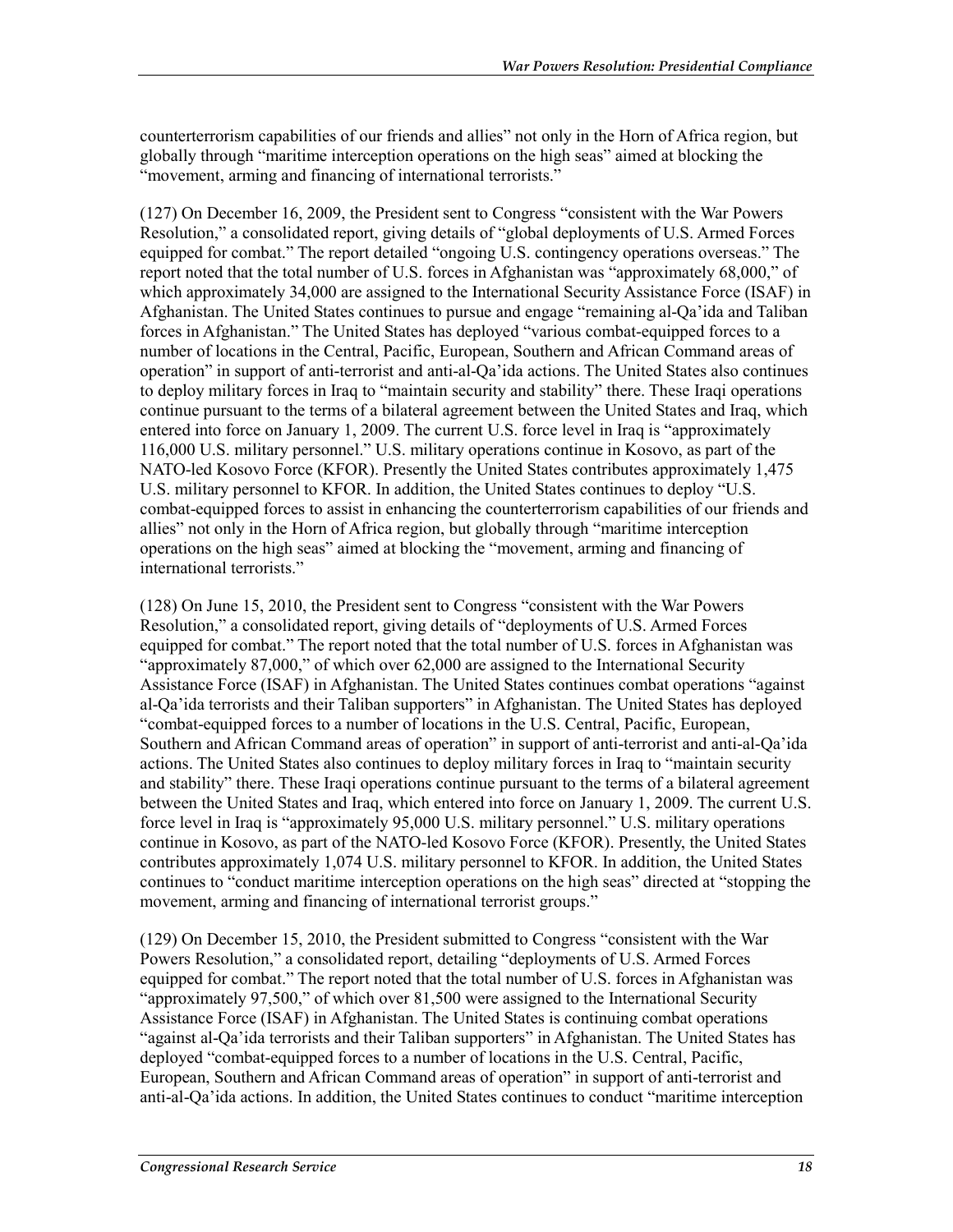operations on the high seas in the areas of responsibility of the geographic combatant commands" directed at "stopping the movement, arming and financing of international terrorist groups." The United States also continues to deploy military forces in Iraq in support of Iraqi efforts to "maintain security and stability" there. These Iraqi operations continue pursuant to the terms of a bilateral agreement between the United States and Iraq, which entered into force on January 1, 2009. The current U.S. force level in Iraq is "approximately 48,400 U.S. military personnel." U.S. military operations also continue in Kosovo, as part of the NATO-led Kosovo Force (KFOR). The United States currently contributes approximately 808 U.S. military personnel to KFOR.

(130) On June 15, 2011, the President sent to Congress, "consistent with the War Powers Resolution," a supplemental consolidated report, giving details of "global deployments of U.S. Armed Forces equipped for combat." The report detailed ongoing U.S. contingency operations overseas. The report noted that the total number of U.S. forces in Afghanistan was "approximately 99,000," of which approximately 83,000 are assigned to the International Security Assistance Force (ISAF) in Afghanistan. The United States continues to pursue and engage "remaining al-Qa'ida and Taliban fighters in Afghanistan." The United States has deployed various "combat-equipped forces" to a number of locations in the Central, Pacific, European, Southern and African Command areas of operation" in support of anti-terrorist and anti-al-Qa'ida actions. This includes the deployment of U.S. military forces globally to assist in enhancing the counterterrorism capabilities of our friends and allies through maritime interception operations on the high seas "aimed at stopping the movement, arming and financing of certain international terrorist groups." A combat-equipped security force of about "40 U.S. military personnel from the U.S. Central Command" were deployed to Cairo, Egypt, on January 31, 2011, for the sole purpose of "protecting American citizens and property." That force remains at the U.S. Embassy in Cairo. The United States also continues to deploy military forces in Iraq to help it "maintain security and stability" there. These Iraqi operations continue pursuant to the terms of a bilateral agreement between the United States and Iraq, which entered into force on January 1, 2009. The current U.S. force level in Iraq is "approximately 45,000 U.S. military personnel. In Libya, since April 4, 2011, the U.S. has transferred responsibility for military operations there to NATO, and U.S. involvement "has assumed a supporting role in the coalition's efforts." U.S. support in Libya has been limited to "intelligence, logistical support, and search and rescue assistance." The U.S. military aircraft have also been used to assist in the "suppression and destruction of air defenses in support of the no-fly zone" over Libya. Since April 23, 2011, the U.S. has supported the coalition effort in Libya through use of "unmanned aerial vehicles against a limited set of clearly defined targets" there. Except in the case of operations to "rescue the crew of a U.S. aircraft" on March 21, 2011, "the United States has deployed no ground forces to Libya." U.S. military operations continue in Kosovo, as part of the NATO-led Kosovo Force (KFOR). Presently the United States contributes approximately 800 U.S. military personnel to KFOR.

(131) On March 21, 2011, the President submitted to Congress "consistent with the War Powers Resolution," a report stating that at "approximately 3:00 p.m. Eastern Daylight Time, on March 19, 2011," he had directed U.S. military forces to commence "operations to assist an international effort authorized by the United Nations (U.N.) Security Council and undertaken with the support of European allies and Arab partners, to prevent a humanitarian catastrophe and address the threat posed to international peace and security by the crisis in Libya." He further stated that U.S. military forces, "under the command of Commander, U.S. Africa Command, began a series of strikes against air defense systems and military airfields for the purposes of preparing a no-fly zone." These actions were part of "the multilateral response authorized under U.N. Security Council Resolution 1973," and the President added that "these strikes will be limited in their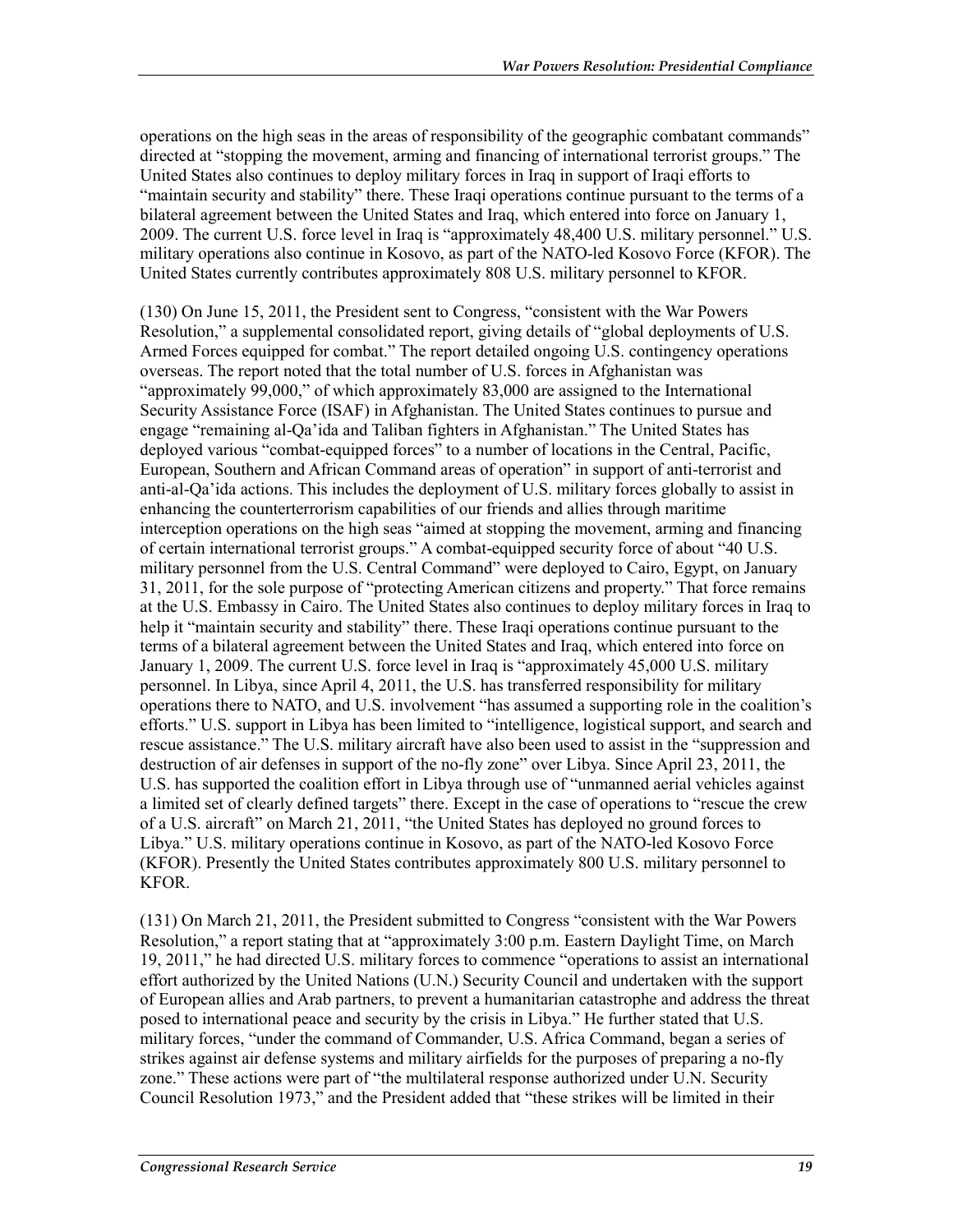nature, duration, and scope. Their purpose is to support an international coalition as it takes all necessary measures to enforce the terms of U.N. Security Council Resolution 1973. These limited U.S. actions will set the stage for further action by other coalition partners."

The President noted that

United Nations Security Council Resolution 1973 authorized Member States, under Chapter VII of the U.N. Charter, to take all necessary measures to protect civilians and civilian populated areas under threat of attack in Libya, including the establishment and enforcement of a "no-fly zone" in the airspace of Libya. United States military efforts are discrete and focused on employing unique U.S. military capabilities to set the conditions for our European allies and Arab partners to carry out the measures authorized by the U.N. Security Council Resolution.

The President stated further that the "United States has not deployed ground forces into Libya. United States forces are conducting a limited and well-defined mission in support of international efforts to protect civilians and prevent a humanitarian disaster." Accordingly, he added, "U.S. forces have targeted the Qadhafi regime's air defense systems, command and control structures, and other capabilities of Qadhafi's armed forces used to attack civilians and civilian populated areas." It was the intent of the United States, he said, to "seek a rapid, but responsible, transition of operations to coalition, regional, or international organizations that are postured to continue activities as may be necessary to realize the objectives of U.N. Security Council Resolutions 1970 and 1973."

The President said that the actions he had directed were "in the national security and foreign policy interests of the United States." He took them, the President stated, "pursuant to my constitutional authority to conduct U.S. foreign relations and as Commander in Chief and Chief Executive."

(132) On October 14, 2011, the President submitted to Congress, "consistent with the War Powers Resolution," a report stating that "he had authorized a small number of combat-equipped U.S. forces to deploy to central Africa to provide assistance to regional forces that are working toward the removal of Joseph Kony," leader of the Lord's Resistance Army (LRA), from the battlefield. For over two decades the LRA has murdered, kidnapped, and raped tens of thousands of men, women, and children throughout central Africa, and has continued to commit atrocities in South Sudan, the Democratic Republic of the Congo, and the Central African Republic. The U.S. Armed Forces, the President noted, would be a "significant contribution toward counter-LRA efforts in central Africa." The President stated that on "October 12, 2011, the initial team of U.S. military personnel with appropriate combat equipment deployed to Uganda." In the "next month, additional forces will deploy, including a second combat-equipped team and associated headquarters, communications, and logistics personnel." The President further stated that the "total number of U.S. military personnel deploying for this mission is approximately 100. These forces will act as advisors to partner forces that have the goals of removing from the battlefield Joseph Kony and other senior leadership of the LRA." U.S. forces "will provide information, advice, and assistance to select partner nation forces." With the approval of the respective host nations, "elements of these U.S. forces will deploy into Uganda, South Sudan, the Central African Republic, and the Democratic Republic of the Congo. The support provided by U.S. forces will enhance regional efforts against the LRA." The President emphasized that even though the "U.S. forces are combat-equipped, they will only be providing information, advice, and assistance to partner nation forces, and they will not themselves engage LRA forces unless necessary for selfdefense. All appropriate precautions have been taken to ensure the safety of U.S. military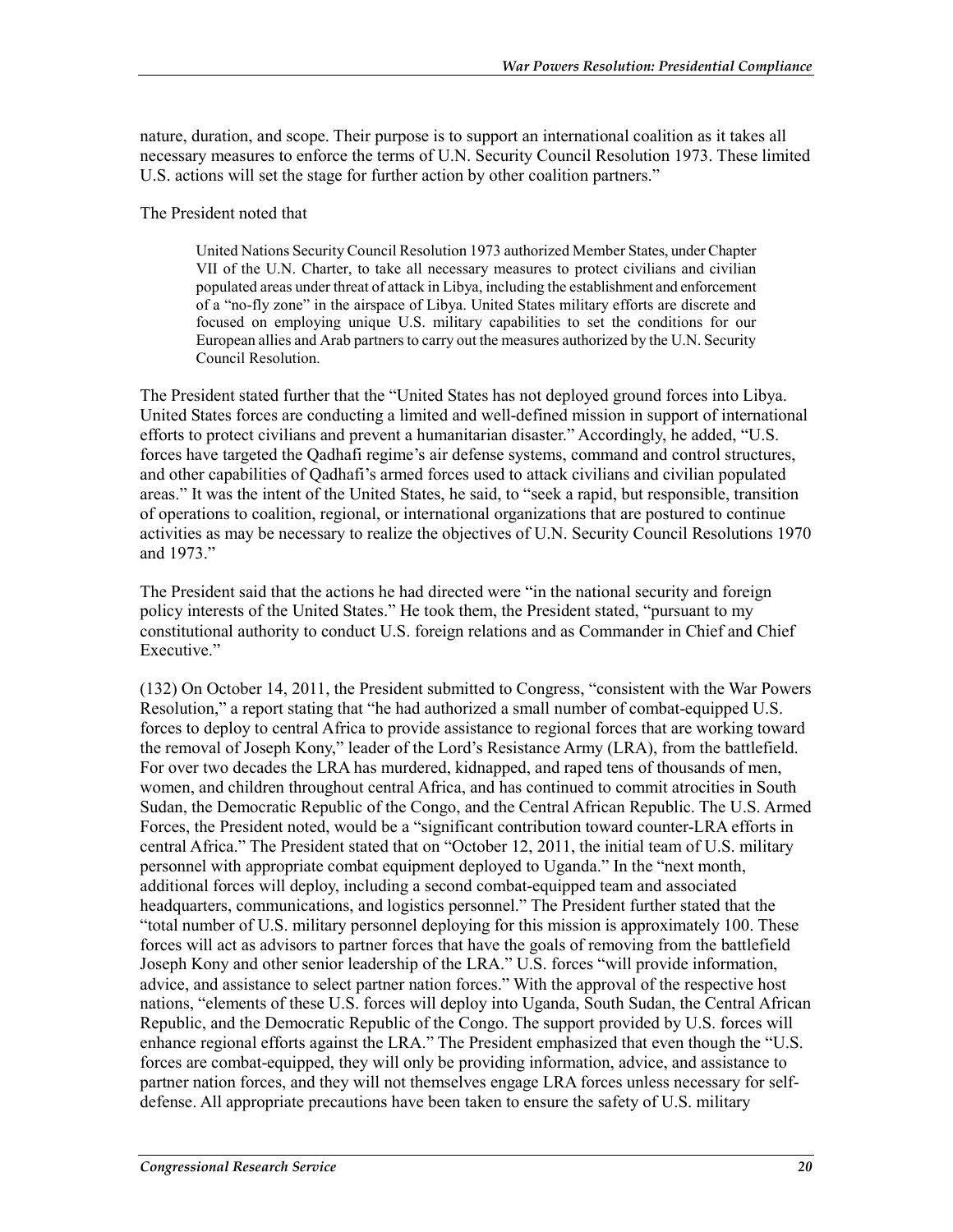personnel during their deployment." The President took note in his report that Congress had previously "expressed support for increased, comprehensive U.S. efforts to help mitigate and eliminate the threat posed by the LRA to civilians and regional stability" through the passage of the Lord's Resistance Army Disarmament and Northern Uganda Recovery Act of 2009, P.L. 111- 172, enacted May 24, 2010.

#### **Consultation with Congress**

Section 3 of the War Powers Resolution requires the President "in every possible instance" to consult with Congress before introducing U.S. Armed Forces into situations of hostilities and imminent hostilities, and to continue consultations as long as the Armed Forces remain. A review of instances involving the use of Armed Forces since passage of the Resolution, noted in this report, indicates there has been very little consultation with Congress under the Resolution when consultation is defined to mean seeking advice prior to a decision to introduce troops. Presidents have met with congressional leaders after the decision to deploy was made but before commencement of operations.

One problem is the interpretation of when consultation is required. The War Powers Resolution established different criteria for consultation than for reporting. Consultation is required only before introducing Armed Forces into "hostilities or into situations where imminent involvement in hostilities is clearly indicated by the circumstances," the circumstances triggering the time limit. A second problem is the meaning of the term consultation. The executive branch has often taken the view that the consultation requirement has been fulfilled when from the viewpoint of some Members of Congress it has not. The House report on the War Powers Resolution said, "consultation in this provision means that a decision is pending on a problem and that Members of Congress are being asked by the President for their advice and opinions and, in appropriate circumstances, their approval of action contemplated." A third problem is who represents Congress for consultation purposes. The House version specifically called for consultation between the President and the leadership and appropriate committees. This was changed to less specific wording in final House-Senate conference committee version, to provide some flexibility. Some critics of the existing statute have introduced proposals to specify a consultation group. But Congress has yet to act on such a proposal.

### **Issues for Congress**

An immediate issue for Congress when the President introduces troops into situations of potential hostilities is whether to invoke Section  $4(a)(1)$  of the War Powers Resolution and trigger a durational limit for the action unless Congress authorizes the forces to remain. If Congress concurs in a President's action, application of the Resolution may be desirable either to legitimize the action and strengthen it by making clear congressional support for the measure or to establish the precedent that the Resolution does apply in such a situation. On the other hand, some may believe it is preferable to leave the President more flexibility of action than is possible under the Resolution. Or some may not wish to have a formal vote on either the issue of applying the Resolution or the merits of utilizing Armed Forces in that case. If Congress does not concur in an action taken by a president, the Resolution offers a way to terminate it.

A longer-term issue is whether the War Powers Resolution is working or should be amended. Some contend that it has been effective in moderating the President's response to crisis situations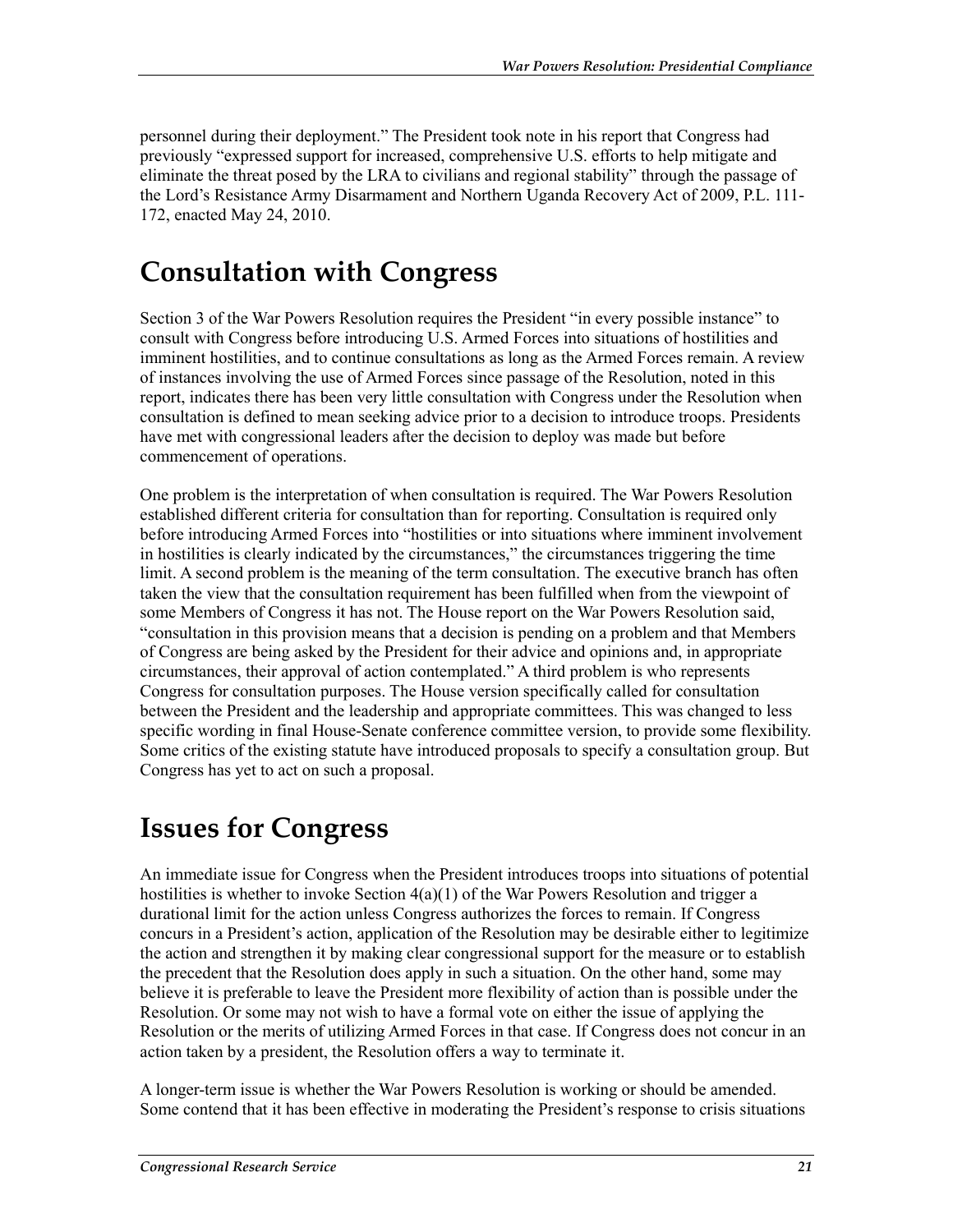because of his awareness that certain actions would trigger its reporting and legislative veto provisions. Or they suggest that it could be effective if the President would comply fully or Congress would invoke its provisions. Others believe it is not accomplishing its objectives and suggest various changes. Some have proposed that the Resolution return to the original Senatepassed version, which would enumerate circumstances in which the President needed no congressional authorization for use of Armed Forces (namely to respond to or forestall an armed attack against the United States or its forces or to protect U.S. citizens while evacuating them) but prohibit any other use or any permissible use for more than 30 days unless authorized by Congress. Others would replace the automatic requirement for withdrawal of troops after 60 days with expedited procedures for a joint resolution authorizing the action or requiring disengagement. Still others would repeal the Resolution on grounds that it restricts the President's effectiveness in foreign policy or is unconstitutional.

Several Members have suggested establishing a consultative group to meet with the President when military action is being considered. Senators Byrd, Nunn, Warner, and Mitchell introduced S.J.Res. 323 in 1988 and S. 2 in 1989 to establish a permanent consultation group of 18 Members consisting of the leadership and the ranking and minority Members of the Committees on Foreign Relations, Armed Services, and Intelligence. The bill would permit an initial consultative process to be limited to a core group of six Members—the majority and minority leaders of both chambers plus the Speaker of the House and President pro tempore of the Senate. On October 28, 1993, House Foreign Affairs Chairman Lee Hamilton introduced H.R. 3405 to establish a congressional consultative group equivalent to the National Security Council. No action was taken on this proposal.

Thus far, however, executive branch officials and congressional leaders, who themselves have varying opinions, have been unable to find mutually acceptable changes in the War Powers Resolution. President Clinton, in Presidential Decision Directive 25 signed May 3, 1994, supported legislation to amend the Resolution along the lines of the Mitchell, Nunn, Byrd, and Warner proposal of 1989, to establish a consultative mechanism and also eliminate the 60-day withdrawal provisions. Although many agreed on the consultation group, supporters of the legislation contended the time limit had been the main flaw in the War Powers Resolution, whereas opponents contended the time limit provided the teeth of the Resolution. The difficulty of reaching consensus in Congress on what action to take is reflected in the fact that in the  $104<sup>th</sup>$ Congress, only one measure, S. 5, introduced January 4, 1995, by then Majority Leader Dole was the subject of a hearing. S. 5, if enacted, would have repealed most of the existing War Powers Resolution. An effort to repeal most of the War Powers Resolution in the House on June 7, 1995, through an amendment to the Foreign Assistance and State Department Authorization Act for FY1996-97 (H.R. 1561) by Representative Hyde, failed (201-217). Other than these instances, no other War Powers related legislation was even considered during the 104<sup>th</sup> Congress.

On March 18, 1998, the House defeated H.Con.Res. 227, a resolution that would have directed the President, pursuant to Section 5(c) of the War Powers Resolution to remove United States Armed Forces from the Republic of Bosnia and Herzegovina (H.Rept. 105-442). It was the hope of Representative Tom Campbell, its sponsor, that passage of the resolution could lead to a court case that would address the constitutionality of the War Powers Resolution. On March 31, 1998, the House passed a Supplemental Appropriations bill (H.R. 3579) that would ban use of funds for conduct of offensive operations against Iraq, unless such operations were specifically authorized by law. This provision was dropped in the conference with the Senate. On June 24, 1998, the House passed H.R. 4103, the Defense Department Appropriations bill for FY1999, with a provision by Representative Skaggs that banned the use of funds appropriated or otherwise made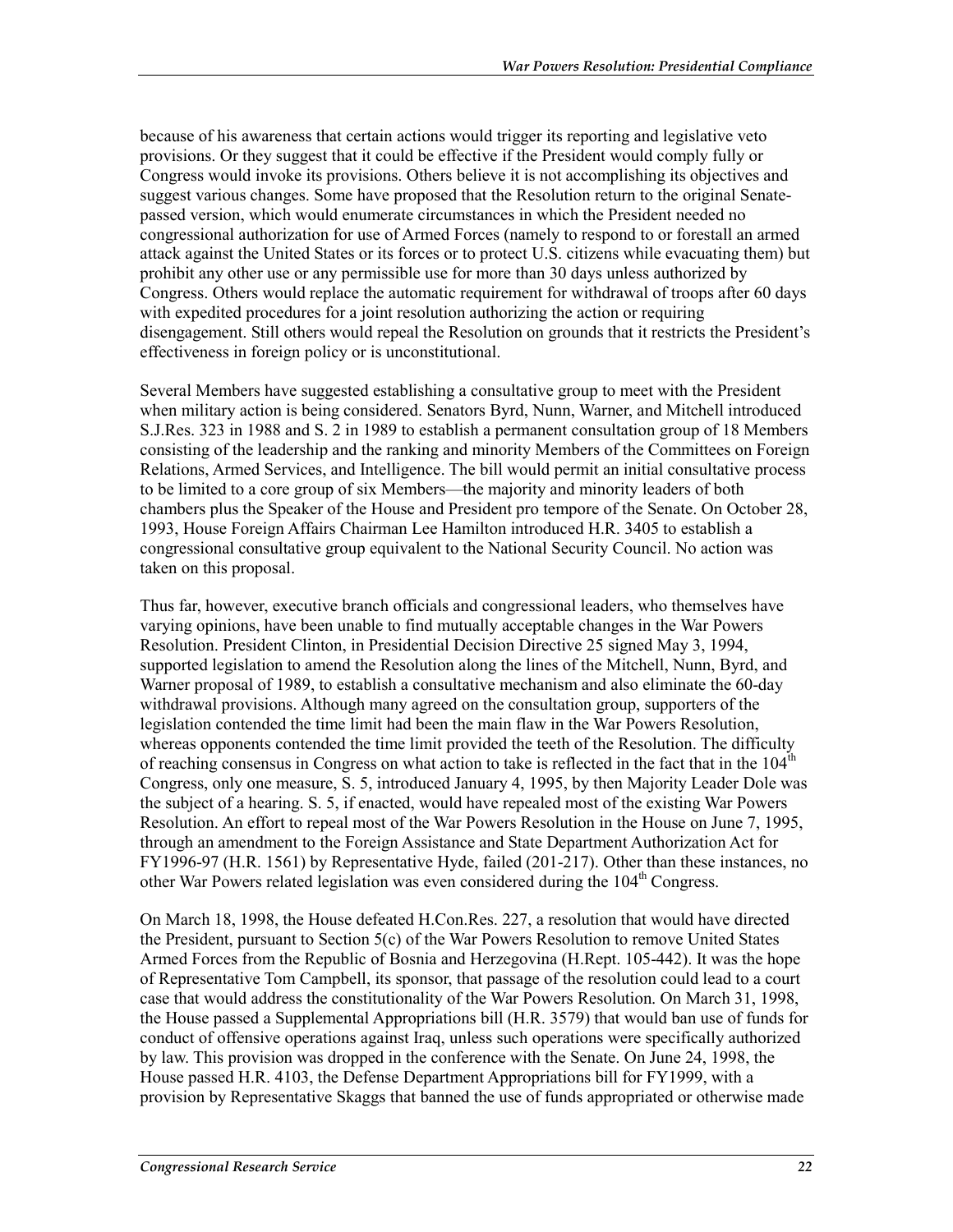available by this act "to initiate or conduct offensive military operations by United States Armed Forces except in accordance with the war powers clause of the Constitution (Article 1, Section 8), which vests in Congress the power to declare and authorize war and to take certain specified, related actions." The Skaggs provision was stricken by the House-Senate conference committee on H.R. 4103. No further War Powers-related actions were taken by Congress by the adjournment of the 105<sup>th</sup> Congress.

During the  $106<sup>th</sup>$  Congress, efforts were made to force the President to seek congressional authority for military operations in Kosovo, leading to votes in the House and Senate on that issue. Subsequently, Representative Tom Campbell and others sued the President in Federal Court in an effort to clarify congressional-executive authority in this area. A Federal District Court and an Appeals Court refused to decide the case on the merits, instead holding that the plaintiffs lacked standing to sue. On October 2, 2000, the United States Supreme Court let stand the holding of the U.S. Appeals Court.<sup>1</sup>

During the first session of the  $107<sup>th</sup>$  Congress, the Congress passed S.J.Res. 23, on September 14, 2001, in the wake of the terrorist attacks against the World Trade Center in New York City, and the Pentagon building in Arlington, VA. This legislation, titled the "Authorization for Use of Military Force," passed the Senate by a vote of 98-0; the House of Representatives passed it by a vote of 420-1. This joint resolution authorizes the President "to use all necessary and appropriate force against those nations, organizations, or persons he determines planned, authorized, committed, or aided the terrorist attacks that occurred on September 11, 2001, or harbored such organizations or persons, in order to prevent any future acts of international terrorism against the United States by such nations, organizations or persons." Congress further declared in the joint resolution that "Consistent with section  $8(a)(1)$  of the War Powers resolution," the above language is "intended to constitute specific statutory authorization within the meaning of section 5(b) the War Powers Resolution." S.J.Res. 23 further stated that "Nothing in this resolution supersedes any requirement of the War Powers Resolution." President George W. Bush signed S.J.Res. 23 into law on September 18, 2001 (P.L. 107-40, 115 Stat. 224).<sup>2</sup>

During the second session of the  $107<sup>th</sup>$  Congress, the Congress passed H.J.Res. 114, the Authorization for the Use of Force Against Iraq Resolution of 2002 (P.L. 107-243). On October 16, 2002, President Bush signed this legislation into law. This statute authorizes the President to use the Armed Forces of the United States

as he determines to be necessary and appropriate in order to (1) defend the national security of the United States against the continuing threat posed by Iraq; and (2) enforce all relevant United Nations Security Council resolutions regarding Iraq.

Prior to using force under this statute the President is required to communicate to Congress his determination that the use of diplomatic and other peaceful means will not "adequately protect the United States ... or ... lead to enforcement of all relevant United Nations Security Council resolutions" and that the use of force is "consistent" with the battle against terrorism. The statute also stipulates that it is "intended to constitute specific statutory authorization within the meaning of section 5(b) of the War Powers Resolution." It further requires the President to make periodic

1

<sup>1</sup> Campbell v. Clinton, 52 F. Supp. 2d 34 (D.D.C. 1999), *aff'd*, 203 F.3d 19 (D.C. Cir. 2000), *cert. denied*, 531 U.S. 815 (2000).

<sup>2</sup> For details relating to enactment of this authority, see CRS Report RS22357, *Authorization for Use of Military Force in Response to the 9/11 Attacks (P.L. 107-40): Legislative History*, by Richard F. Grimmett.